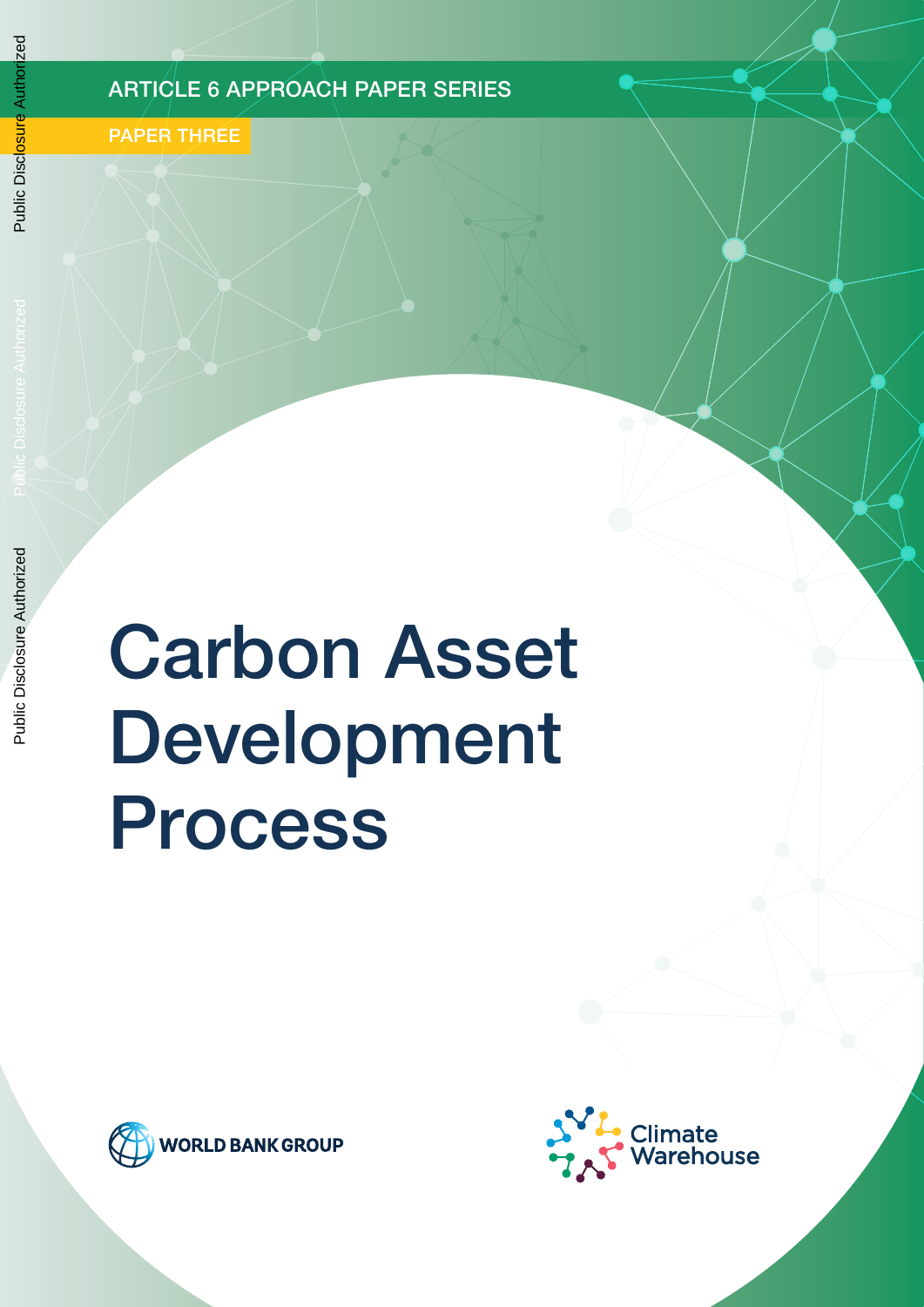© 2021 International Bank for Reconstruction and Development / The World Bank 1818 H Street NW Washington, DC 20433 Telephone: 202-473-1000 Internet: [www.worldbank.org](http://www.worldbank.org)

This work is a product of the staff of the World Bank with external contributions. The findings, interpretations, and conclusions expressed in this work do not necessarily reflect the views of the World Bank, its Board of Executive Directors, or the governments they represent.

The World Bank does not guarantee the accuracy of the data included in this work. The boundaries, colors, denominations, and other information shown on any map in this work do not imply any judgment on the part of the World Bank concerning the legal status of any territory or the endorsement or acceptance of such boundaries.

#### Rights and Permissions

The material in this work is subject to copyright. Because the World Bank encourages dissemination of its knowledge, this work may be reproduced, in whole or in part, for noncommercial purposes as long as full attribution to this work is given.

#### Attribution

Please cite the work as follows: The World Bank. "Carbon Asset Development Process," World Bank Working Paper, Washington, DC.

Any queries on rights and licenses, including subsidiary rights, should be addressed to World Bank Publications, The World Bank Group, 1818 H Street NW, Washington, DC 20433, USA; fax: 202-522-2625; e-mail: [pubrights@worldbank.org](mailto:pubrights%40worldbank.org?subject=).

Design and copyediting by Clarity Global Strategic Communications (www.clarityglobal.net)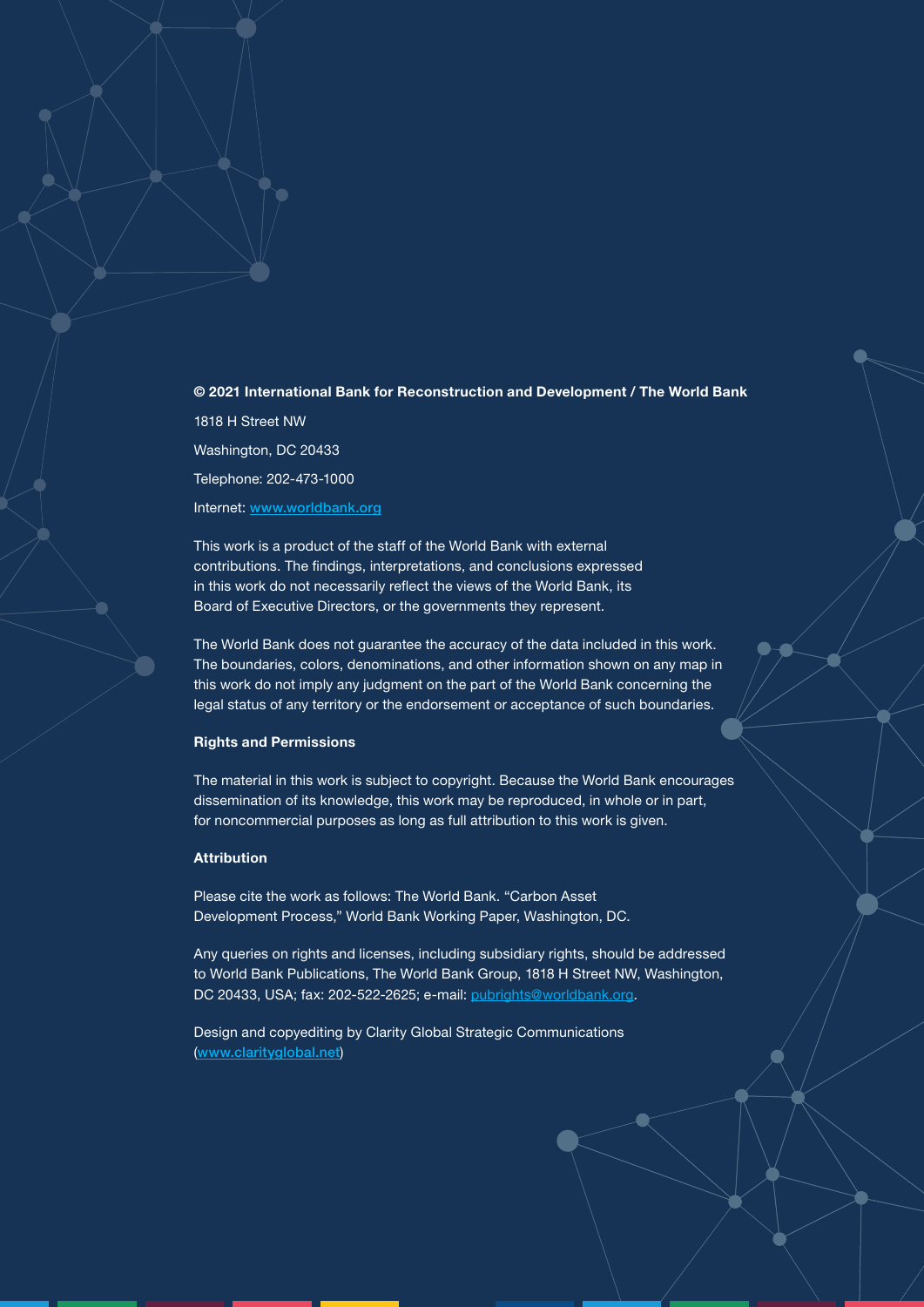### Table of Contents

| 1. Background                                                         | 1              |  |
|-----------------------------------------------------------------------|----------------|--|
| 2. Objectives                                                         | $\overline{2}$ |  |
| 3. Process Definition                                                 | 3              |  |
| 4. Process Flow of the Asset Development Process                      | 4              |  |
| 5. Conclusion                                                         | 8              |  |
| 6. Recommended next steps                                             | 9              |  |
| <b>Annex 1: Draft Letter Templates</b>                                |                |  |
| Annex 2: Carbon Asset Development Process and Accountabilities        |                |  |
| Annex 3: Information and Registry Systems for Tracking and Accounting |                |  |
| Annex 4: Policy Framework for Article 6.2                             |                |  |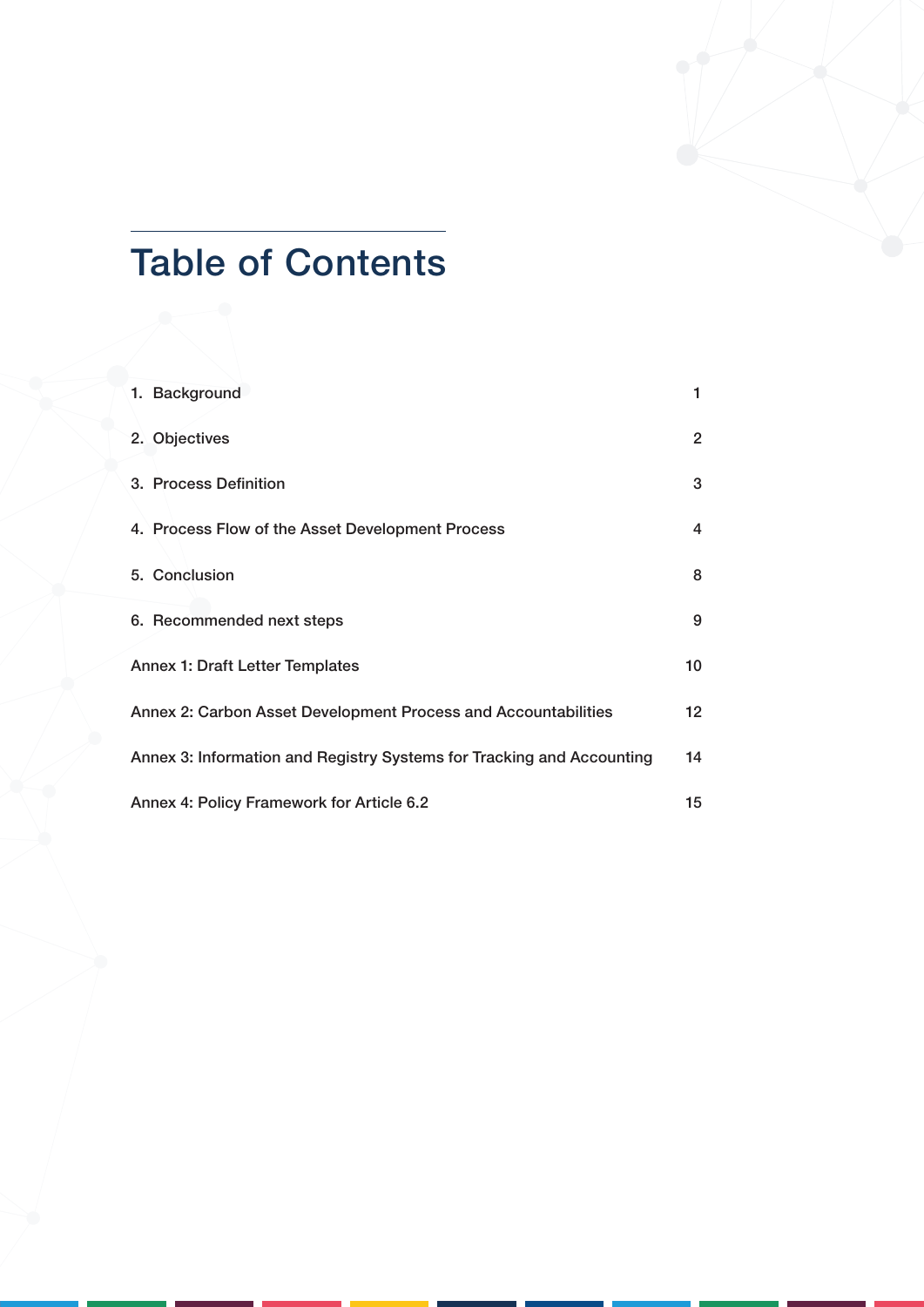### Acknowledgements

This approach paper has been prepared in consultation with the "Informal Working Group of Carbon Assets" convened by International Emissions Trading Association (IETA) and the World Bank. The Working Group members include the American Carbon Registry, Architecture for REDD+ Transactions; Climate Action Reserve; Gold Standard; and Verra. Standard disclaimers apply.

This work also benefited greatly from consultation with the World Bank Article 6 Advisory Group and has been discussed in the Climate Market Club. The Article 6 Advisory Group comprises 20 private sector companies convened by the International Emissions Trading Association (IETA), four governments, and three project-implementing entities in World Bank client countries. The Climate Market Club, as of July 2021, has representatives from 13 countries and four non-sovereign entities as its members with the MDB Working Group on Article 6 acting as the secretariat.

### Acronyms

- CA Corresponding adjustment
- MO Mitigation outcome
- NDC Nationally Determined Contribution
- ICAO International Civil Aviation Organization
- CORSIA Carbon Offsetting and Reduction Scheme for International Aviation
- MRV Monitoring, reporting, and verification
- CDM Clean Development Mechanism
- ITMO Internationally transferred mitigation outcomes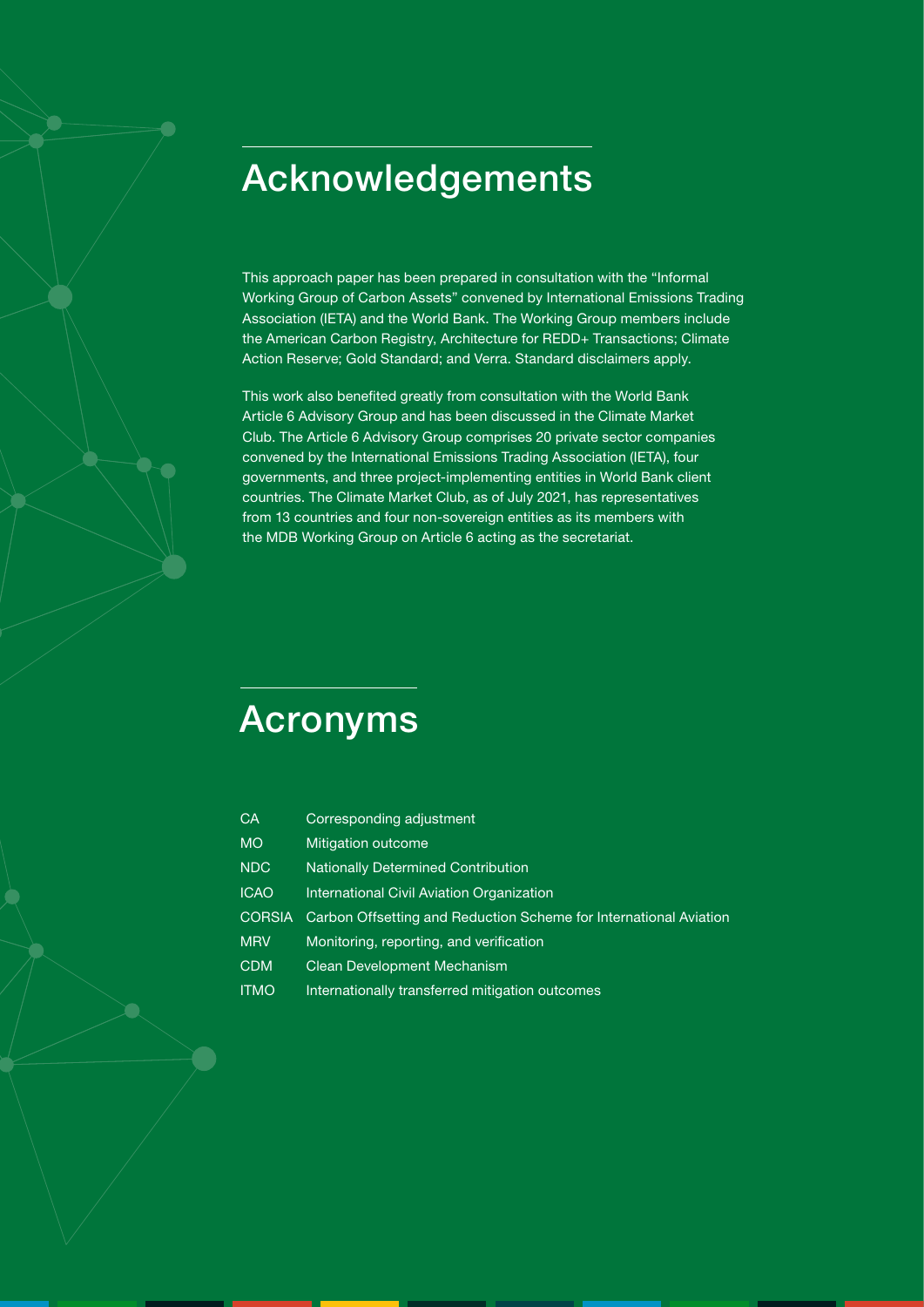## Article 6 Approach Paper: Carbon Asset Development Process

### 1. Background

The Paris Agreement provides a framework for all countries – both developed and developing – to voluntarily adopt individual targets, elaborated in their Nationally Determined Contributions (NDCs). This effectively introduces commitments on the country in the sectors covered by their NDCs. Consequently, there is a need for countries to ensure that mitigation outcomes (MOs) and their international transfer are accompanied by robust accounting. Beyond international climate markets under Article 6, the International Civil Aviation Organization (ICAO) decided to establish a global market-based mechanism, in the form of the Carbon Offsetting and Reduction Scheme for International Aviation (CORSIA), to help achieve ICAO's global goal of carbon-neutral growth. Corporate commitment to managing carbon footprint and netzero goals is driving voluntary demand for carbon offsets and is likely to be the dominant force shaping climate markets in the next few years. Other market mechanisms may also emerge, providing additional avenues for countries to leverage carbon markets.

Carbon markets could be used for voluntary and compliance purposes, and there will be a need to distinguish between different types of action. Entities, taking account of their policy obligations in the jurisdictions in which they operate, can publicize how far they *voluntarily* exceed the required climate action. Conversely, reducing emissions to compliance levels indicates the impact of policy instruments that governments implement and that they can unquestioningly count toward their NDC achievement. The "use" of carbon credits may be referred to as "voluntary" when they are used to achieve commitments beyond compliance requirements, such as private entities' net-zero goals and carbon footprint commitments. However, the credits themselves, and the standards under which monitoring, reporting, and verification (MRV) occur, are not inherently voluntary. Independent standards were once associated exclusively with voluntary markets; however, independent standards now often provide quality assurance and the credits they generate are being accepted for use in compliance markets. This is the case in Colombia, Mexico, and South Africa. Similarly, credits from independent standards may be generated under a government-regulated standard in the context of Article 6.2 or the Article 6.4 crediting mechanism and still be used for voluntary purposes.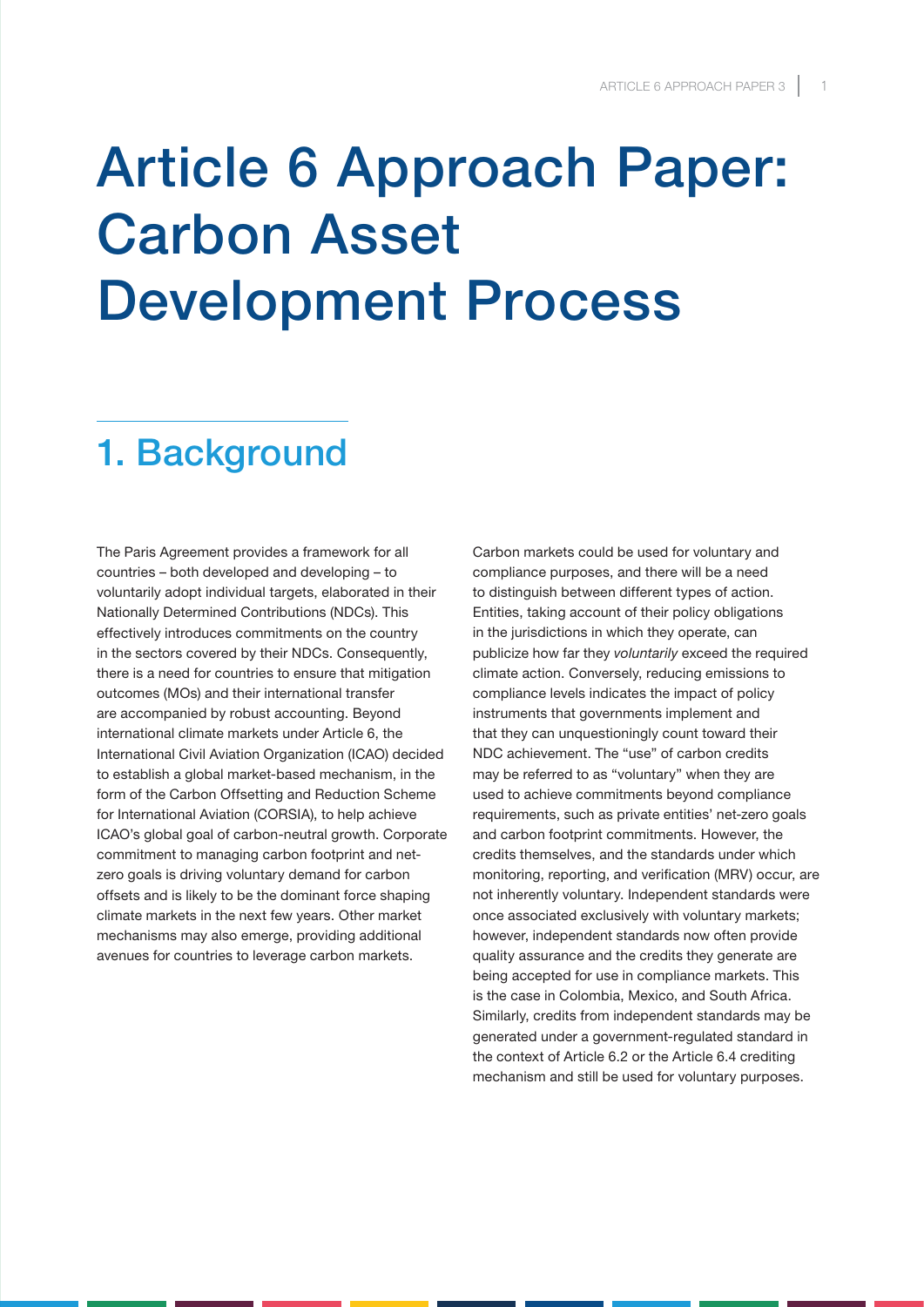The presence and increasing scope of NDC targets in host countries increase the risk that carbon markets will count emission reductions toward more than one target. By default, lower emissions recorded in host country emission inventories will contribute to achieving their economy-wide NDCs. The accounting provisions for Article 6 address this at the national level by requiring double-entry bookkeeping among all countries – MOs sent to another country to count as emission reductions against its NDC must be added back to emissions in the originating country. In the accounting for Article 6, this double-entry bookkeeping is referred to as "corresponding adjustments" (CAs). The prospect that this accounting requirement means host countries might not benefit from emission reductions occurring on their own territories results in many being cautious about what is transferred. Host countries also need to implement climate action and demonstrate mitigation results. They will most likely wish to ensure that any transferred emission reductions are the result of mitigation efforts that are truly additional to their NDCs and are not attributable to their own policies and measures.

Given the new requirements of the Paris Agreement and the envisaged role of countries in meeting NDC commitments with accounting rigor and transparency, a harmonized approach between different types of market activities may be needed for credibility and transparency of transactions in post-2020 markets. Further analytical work and consultations are required to come to a common understanding on the processes that reduces transaction costs and increases private sector participation. International mechanisms like the Clean Development Mechanism (CDM) and independent standards like the American Carbon Registry, Architecture for REDD+ Transactions, Climate Action Reserve, Gold Standard, and Verified Carbon Standard have their own process cycles that each mitigation activity is required to follow. The existing international standards and their processes could form the building blocks

for post-2020 markets. For this to happen, it is important to assess how existing processes of the independent standards can be harmonized, and explore relevance and consistency with the emerging regulatory regime created by the Paris Agreement while transparently serving the needs of the noncompliance market. Key issues such as the role of host countries in approving or authorizing mitigation activities, the role of independent standards in Article 6, and the interaction or integration of the processes, infrastructure, and institutions need to be addressed to simplify, streamline, and harmonize processes.

### 2. Objectives

This note seeks to identify processes for the generation and transfer of carbon assets in post-2020 international climate markets and to suggest standard terminology in the carbon asset development cycle across key independent standards. The note builds on existing practices among different independent standards to streamline and harmonize process flows and ensure that country governments have greater clarity on the process for engaging in climate markets. This note reflects inputs from the Informal Working Group on Carbon Assets, pilot transactions under different initiatives, as well as knowledge produced in relevant platforms.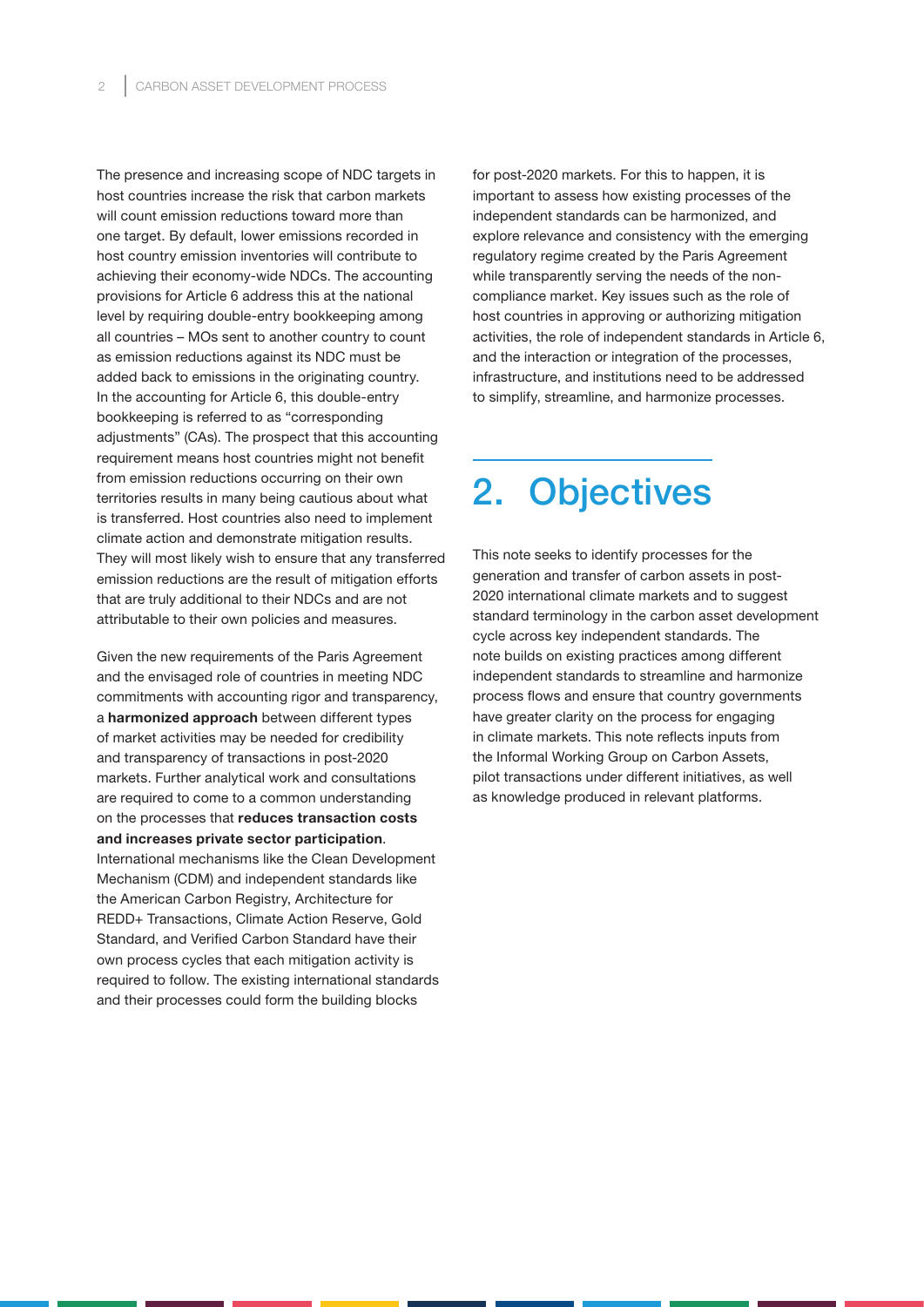### 3. Process **Definition**

This section defines key stages of the asset development process, based on existing practices under independent standards and experience with carbon markets. Following the requirement under the Paris Agreement and based on the Informal Working Group's current understanding of discussions related to the Paris Agreement and CORSIA, an additional definition and process step for "authorization" is included:

- a. Validation and/or broader independent assessments: An independent evaluation of the project activity by an independent entity against the applicable rules and requirements of the standard/ mechanism and the applicable methodology. This process can conclude with registration of the activity by the standard or some similar step by the country hosting the mitigation activity.
- b. Verification: The periodic independent evaluation by an accredited entity and expost determination of monitored emission reductions or removals that have occurred as a result of the registered project activity. The verification process is intended to confirm:
	- Emission reductions or removals per the validated project documents
	- Correct utilization of the applicable methodologies and tools
	- That the project activity continues to meet the applicable rules and requirements of the standard/mechanism.
- c. Issuance: The issuance of a specified quantity of serialized units of emission reductions to project participants' accounts in accordance with the rules and requirements of the mechanism/standard.
- d. Labelling: Standards/Mechanisms may choose to label units to indicate their compliance with the Paris Agreement, CORSIA, or other uses, and to highlight key attributes, such as the application of a CA and a Letter of Endorsement/ Authorization. These labels are intended to make a distinction among different use cases by transparently listing the characteristics of units.
- e. Authorization: The written authorization (through a Letter of Authorization) of units or activities that are subject to the regulatory requirements of the Paris Agreement, CORSIA, or other specified uses. The mitigation activities or units would receive a Letter of Authorization from the host country and provide a commitment by the host country to carry out CAs as needed.
- f. Endorsement: If applicable, a host country may issue an optional Letter of Endorsement to indicate the recognition of a mitigation activity and its link to the host country's NDC. The optional Letter of Endorsement is expected to endorse the claim that the mitigation activity, or units, contributes to the financing or implementation of the host country's NDC. For avoidance of doubt, an endorsement does not commit the host country to CA.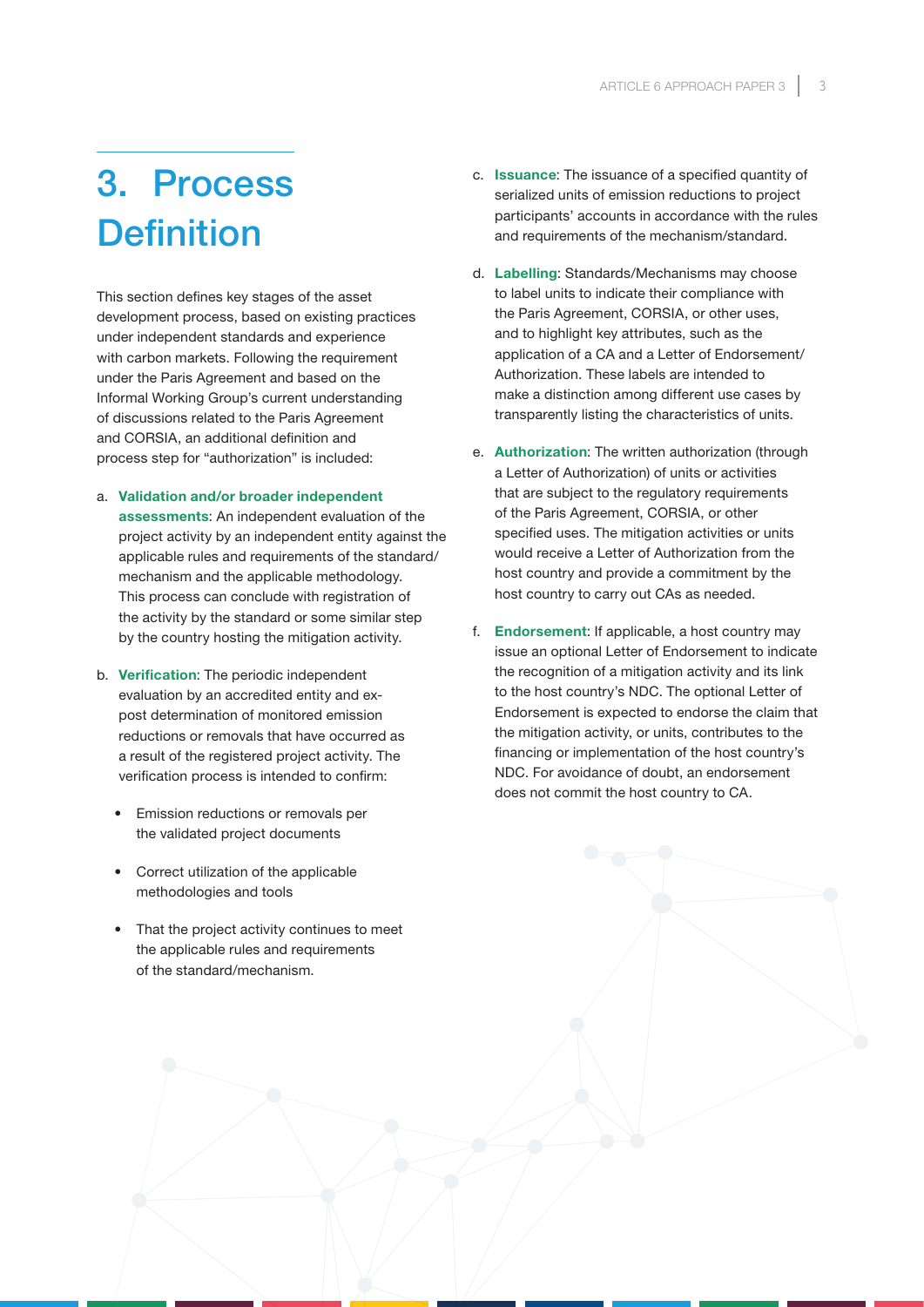### 4. Process Flow of the Asset Development Process

The independent standards in the Working Group confirm the harmonized process flow for asset development, as presented in Figure 1. Details of possible steps and accountabilities of different stakeholders are depicted in Annex 1.

As shown in Figure 1, information about carbon assets may be reflected in different information systems (described in Annex 2) at different stages of the development process. Furthermore, there could be two parallel processes for countrylevel authorization and for project development, as further described in the sections below.

#### Key stages of project development to be clarified in the Article 6.2 Policy Framework<sup>1</sup>

The precise process for project development would depend on the host country's decision to use independent standard(s) along with the processes and institutions identified by the relevant standard. Using eligible independent standards would allow the host country to build on the infrastructure, experience, processes, and capacity associated with the eligible independent standard. In capacityconstrained host countries, this could reduce time and costs to start mitigation activities and increase transparency of mitigation activities.

#### A. Project design

During the project design stage, the project owner prepares the project documentation as required by the standard or the relevant host country's Article 6.2 Policy Framework. The Policy Framework may allow the use of defined independent standards, their documentation, and processes and procedures. As a best practice, the project document template should



Figure 1. Overview of the asset development process flow

<sup>1</sup> The "Policy Framework" refers to the general Policy Framework for Article 6.2 that the host country establishes though regulation or legislation and is included in Annex 4.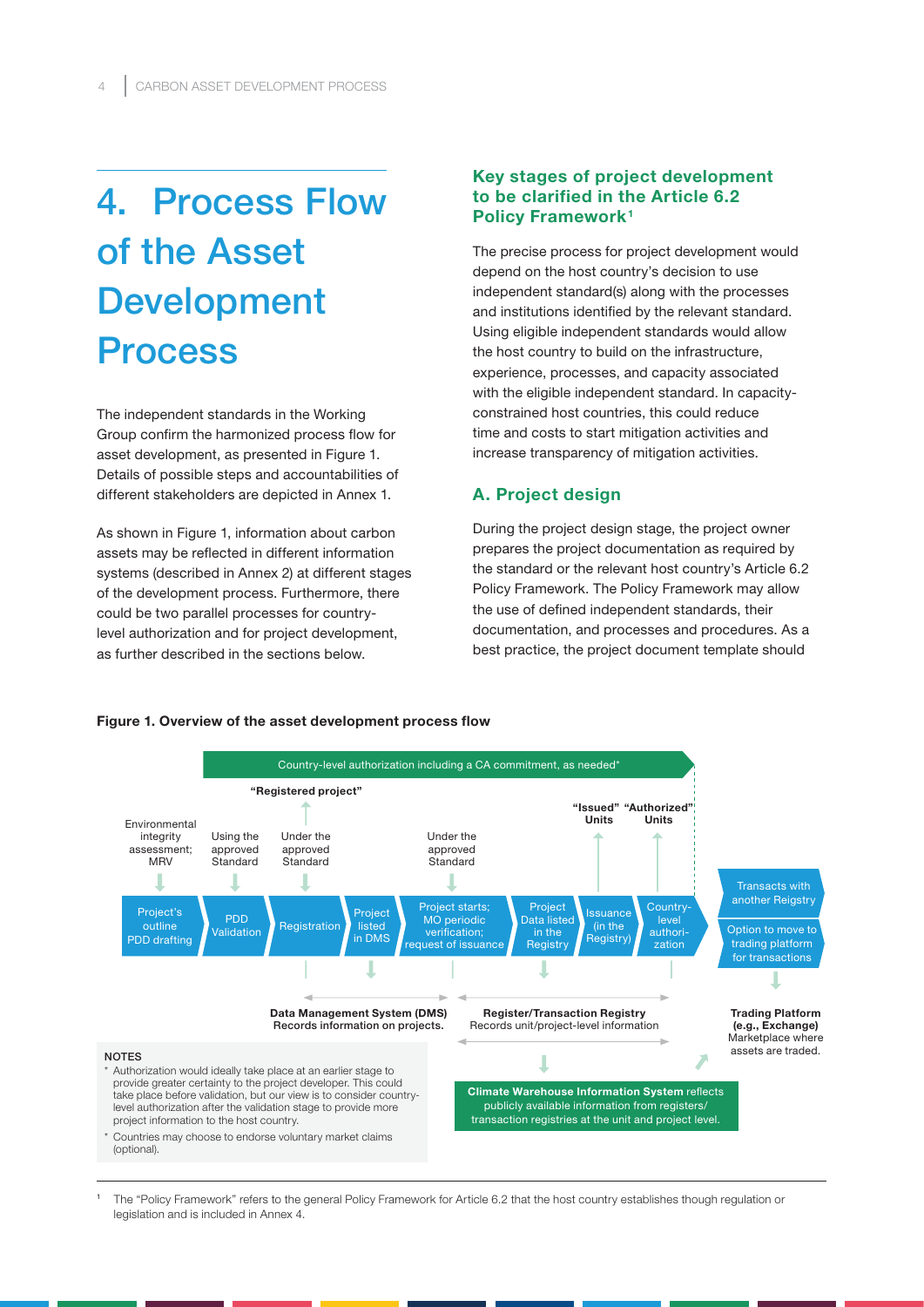be made available by the host country and should describe the linkage between the mitigation activity with the country's NDC, and provide links to relevant information such as methodology, MRV, and other details that may be needed by the host country to endorse and/or authorize the mitigation activity.

#### B. Validation/Broader independent assessment and registration

Independent assessment is a standard feature of carbon crediting standards. Certain standards require project owners to contract an independent entity to validate the project design and the application of the relevant methodology and MRV, while other schemes combine this step with the verification step described below. Frameworks like the World Bank's Standardized Crediting Framework<sup>2</sup> consider direct registration (or listing) of certain types of projects (for example, positive lists and with no environmental impacts) with no requirement for independent validation. Beyond validation, there may be assessments of broader project risks and performance through frameworks such as the Mitigation Action Assessment Protocol<sup>3</sup> that seek to provide a more nuanced assessment to increase the comparability of projects/programs and drive demand toward high-quality carbon assets.

#### C. Verification

Verification is the periodic independent review and ex-post determination of the monitored emission reductions or removals by a qualified, accredited entity. The project owner must follow a monitoring plan that details how to track and report on carbon assets and other data relevant to the project as specified in the applied methodology and independent standard, as applicable. Project owners should document the emission reductions or removals in a monitoring report based on the MRV protocol defined in the project document as per the requirements of the relevant standard, and an independent entity should then be contracted to verify the reductions or removals claimed in the monitoring report.

#### D. Issuance

Carbon assets can be issued into the project participant's account in the standard's registry or a

registry specified by the host country. Issuance is the responsibility of the standard, and the associated processes and institutions can also be specified by the host country. Issued carbon assets can then be "authorized" as MOs for NDC use, internationally transferred mitigation outcomes (ITMOs), or for other uses. As indicated, "authorization" can be for mitigation activities or units and can be provided by the host country at any time before the transfer of the MOs. This is described in more detail below.

#### E. Use cases and labelling

Carbon assets could have different "use cases." Use cases that are subject to the regulatory requirements of the Paris Agreement or CORSIA, for instance, require authorization and a CA. Other use cases may not require such authorization or CA, and may depend on the host country's policy framework for carbon market and evolving negotiations. To inform these discussions, for some use cases, "labels" may be required to describe the eligibility of units (for example, "Article 6-compliant," "ITMO Authorized," or "CORSIA-compliant"). Since CAs may not be carried out at the time of transfer, something like a "Pending-Article 6" label could be created when there is evidence of a host country's intent to make a CA. How labels are defined depends on the independent standards' requirements, use cases, and claims that are made of the mitigation activity or MOs. Further research on these aspects is warranted and will be covered in a separate Approach Paper.

Moving forward, it will be important to update registry systems to transparently list the characteristics of each unit, such as the status and labelling of a given unit (for example, with respect to whether it has a CA or not) and specific retirement reasons (some of which may require a CA and others may not). Furthermore, metaregistries and information systems like the Climate Warehouse at the international level could be important for identifying double counting risks, by tracking the development and transfer of assets across different institutions and countries. Standards and mechanisms should provide the needed infrastructure and transparency for such oversight at the meta-registry level to occur. Annex 3 provides further information on infrastructure systems for tracking and accounting.

www.ci-dev.org/SCF

<sup>3</sup> <https://maap.worldbank.org/#/homepage>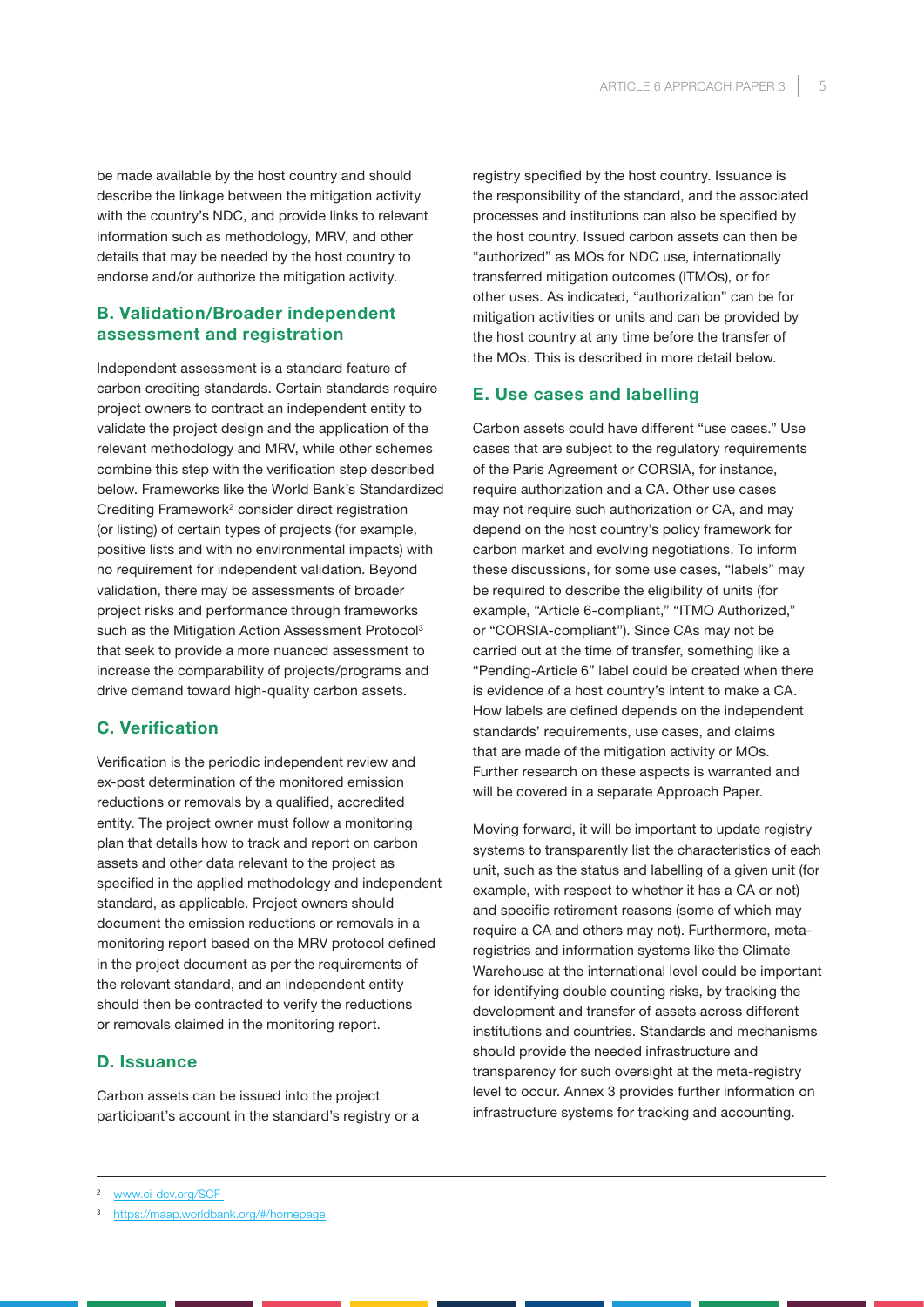#### Key stages of endorsement or authorization of mitigation activity or MOs

Unless a country has a policy that clearly defines the type and scope of mitigation activities that are eligible for specific use such as Article 6 or CORSIA, project developers may have to individually request host country authorization to ensure the eligibility of their carbon assets for compliance purposes.

Based on the current understanding of modalities of Article 6, authorization, including a commitment to carry out a CA if needed, may only be required for units that are subject to the regulatory requirements of the Paris Agreement and use for NDC purposes, CORSIA, or as specified for other use. Some claims, for example, whereby the buyer has contributed to financing emission reductions or removals, or to the implementation of a country's NDC, may not require a CA. In such instances, the project developer can benefit from the comfort of an "endorsement" from the host country that the mitigation activity contributes to the NDC. When no CA is carried out, the host country can use the mitigation activity or MO for meeting its own NDC. For units to be authorized, explicit additional steps are suggested in the project development process, as described below.

#### A. Identify the need for CA

Firstly, based on the regulatory requirements under the Paris Agreement or other compliance regimes, the country's regulatory requirements, and requirements of independent standards, the project owner will identify whether a project's associated units need CA. The requirement may also be specified in a host country's policy framework, which can also define the process for confirming that mitigation activities are eligible for NDC or international transfer. Project developers may also have an early signal of eligibility based on a positive list and host countries may specify eligible activities for generating MOs under the Paris Agreement, CORSIA or other specific uses. A project owner may decide to obtain a CA in advance of knowing what the use of the credits will be so that they can be used for CORSIA, Article 6.2, or by voluntary buyers who want a CA.

#### B. Country issues Letter of Authorization or Endorsement

A Letter of Authorization must be obtained before the carbon asset is qualified for use under Article 6, CORSIA, or other use cases that require CA. The timing for obtaining the letter may vary depending on circumstances and host country policies. Based on the independent standard's requirements, the carbon asset may be qualified for use at the time of issuance or after issuance, but qualification must be obtained *before use*. Ideally, the letter would be obtained at an early stage to provide greater transparency and certainty to the project owner.<sup>4</sup> The project owner should ideally aim to obtain country-level authorization after the validation stage, so that the host country can refer to information provided in the project document to inform its decision to authorize the assets. By committing to undertake a CA, the host country is committing not to use the authorized mitigation activity or MOs for its own NDC. Labelling of use cases could provide transparency on which units require authorization and which do not. A template of the Letter of Authorization is included in Annex 1.

If a CA is not required, the host country could provide an optional Letter of Endorsement to give greater credibility to claims made by voluntary markets. Through this letter, the host country acknowledges that an activity is consistent with/ inside the scope of its NDC but does not commit to a CA. This Letter of Endorsement could provide some level of assurance to buyers and project developers. However, the letter would be *optional*, depending on the country's regulatory requirements and requirements of independent standards. The letter could be used as a long-term solution, or alternatively, as a temporary solution until there is clarity from the host country's policy framework on whether voluntary carbon credits require a CA or not.

<sup>4</sup> In the discussions at the Climate Market Club, Peru indicated that it envisions providing a "no-objection" letter for the purpose of Article 6 even prior to the validation process to provide assurance to project owners.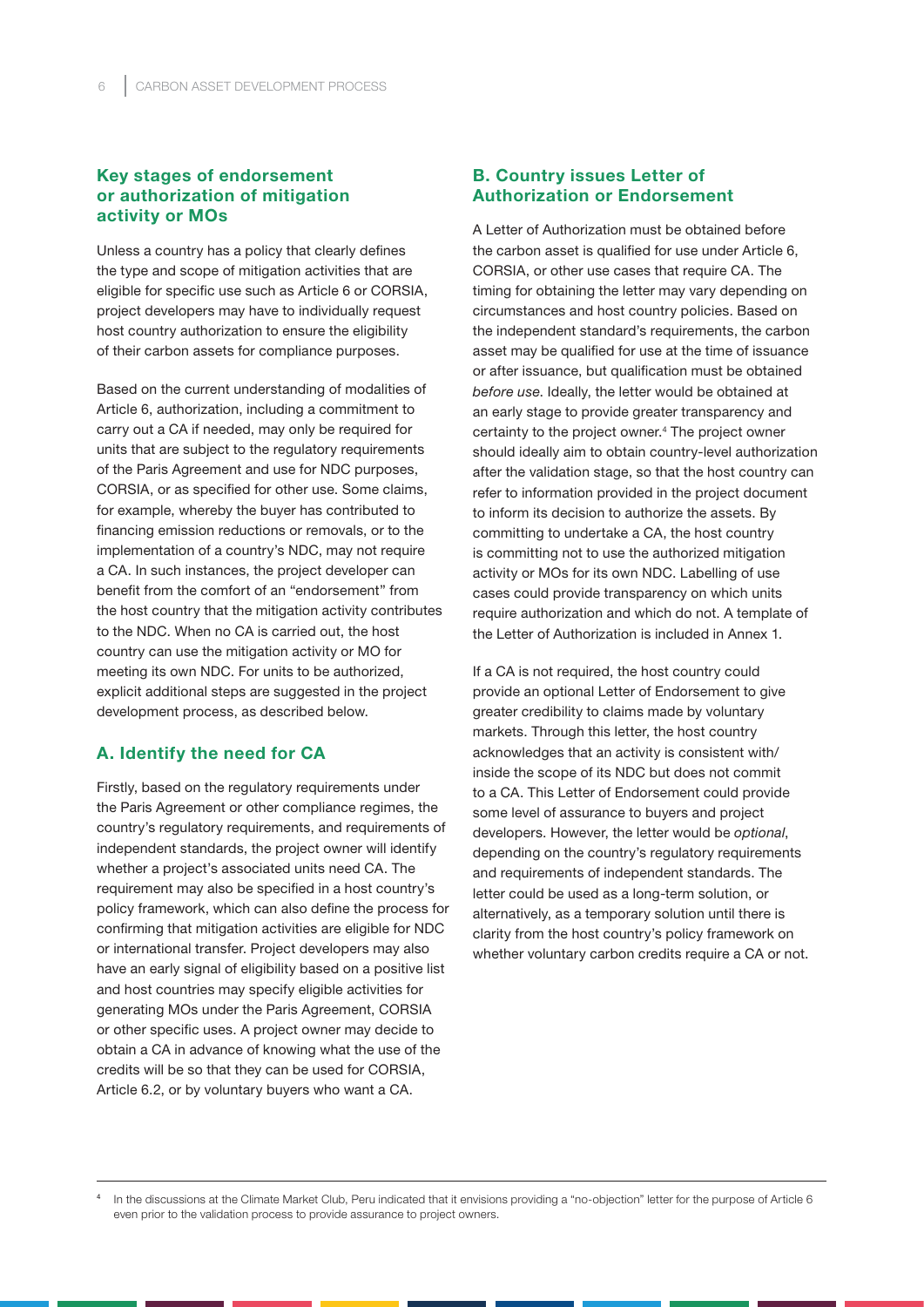#### Figure 2. Key likely differences between a Letter of Authorization and a Letter of Endorsement

|                     | Authorization                                                                                                                   | Endorsement                                                                   |
|---------------------|---------------------------------------------------------------------------------------------------------------------------------|-------------------------------------------------------------------------------|
| <b>Purpose</b>      | Required for participation in<br>international compliance climate<br>markets by the country.                                    | Optional – countries may choose to<br>endorse voluntary market claims.        |
| <b>Function</b>     | <b>Commits the host country</b><br>to CA. May contain period of<br>validity or specified volumes.                               | Host country acknowledges/endorses the<br>activity but does not commit to CA. |
| <b>Implications</b> | The transferred MO is inside the<br>scope of the host country's NDC<br>and shall not be used for the<br>host country's own NDC. | Activity is consistent with/inside the<br>scope of the host country's NDC.    |

#### C. Country records the need for CA annually and applies CA according to Paris Agreement rules

The country's registry should publish information, as needed and transparently, on how carbon assets are used for different purposes, once carbon assets are issued, authorized for specific use (if needed), and transferred to another participant party. Based on this information, the host country should record the need to carry out a CA on an annual basis in the country's accounting system. The draft guidance for Article 6.2 foresees the need for an initial report, among other things, indicating the method chosen for CAs, annual reporting of (indicative) CAs to a United Nations Framework Convention on Climate Change Secretariat-maintained Article 6 database, and biennial reporting of (indicative) CAs within the Biennial Transparency Reports.<sup>5</sup>

<sup>5</sup> The term "indicative corresponding adjustment" (ICA) is not explicitly defined in the draft guidance, but it is helpful to distinguish ICAs occurring before the NDC target year from CAs occurring with the NDC target year/period, because the first is a statement of intent whereas the latter is the real adjustment.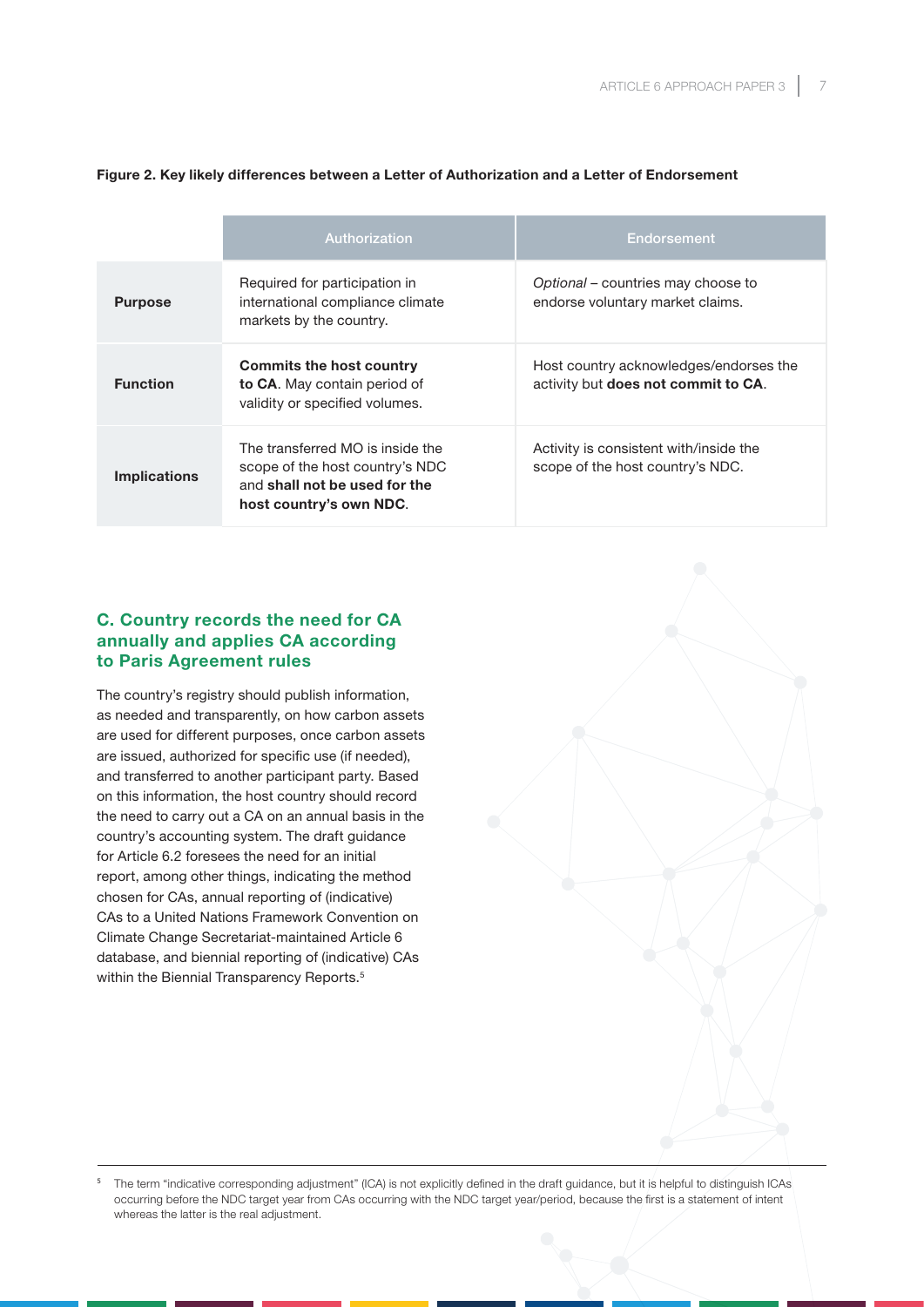### 5. Conclusion

Harmonized definitions of the processes and the project cycle by independent standards will greatly facilitate the development of the market and choices by countries for their own requirements and processes. The carbon asset process from design to issuance is understood, but additional considerations on the role of host countries need to be adapted for Article 6. Countries may consider the use of international independent standards to manage capacity constraints, costs, transparency, and credibility wherever these meet the countries' interests. National standards or methodologies should be considered when no suitable independent standard or methodology is available or if warranted by national circumstances. While the project development cycle for generating carbon assets is well understood, the process of country-level authorization requires further understanding and stakeholder consultations. Pilots are needed to better understand its potential implications and the risks of the authorization process to different participants, including:

- A risk that the host country could revoke the letter of authorization or fail to carry out CAs. To lower the perception of this risk, the host country may (i) develop a policy upfront defining requirements clearly, including the processes, procedures, and public reporting obligations to be followed; and/or (ii) specific protocols to allow the transfer of carbon assets for intended use, as long as the conditions specified in the Letter of Authorization are met.
- CA and the associated country-level authorization being likely to remain challenging and complex in the short to medium term as it will require regulations and processes on the part of host countries, project developers, and carbon standards to interpret the requirements of the NDCs.
- A lack of clarity on requirements and processes for authorization that create governance risks; exclusion (for example, where a country cannot take advantage of post-2020 international carbon markets since it does not have the capacity to assess whether authorizing CAs is needed or not and may conflict with the country's best interest); and exploitation (for example, where a host country feels pressured to approve investments and transfer MOs against its interest).

Early engagement with key stakeholders by the government will be essential. Host country authorization of transfers has important implications for the country's NDC mitigation goals. Uncertainty over the scope, approaches, and rules for climate markets under the Paris Agreement means that many developing country governments may be hesitant to transfer carbon assets that are generated by lowcarbon investments. Unlike Kyoto markets, the success of future international climate markets depends critically on strong government support and engagement.

Corporate commitment to managing carbon footprint and net-zero goals is driving demand for carbon offsets through the voluntary markets and is likely to be the dominant force shaping climate markets in the next few years. It is important to catalyze climate action through encouragement of the voluntary markets while the regulatory requirements under the Paris Agreement are defined. Upfront engagement and regular, ongoing discussions are needed to help host countries better understand the benefits and implications of participating in international climate markets. Costs and benefits of Article 6 should be used to understand the significance of defining a pricing strategy and policy. These measures are necessary to develop streamlined institutional and governance processes for authorizing carbon assets. Coordination is needed to streamline the authorization process when other market instruments (such as renewable certificate trading) are operational or under development.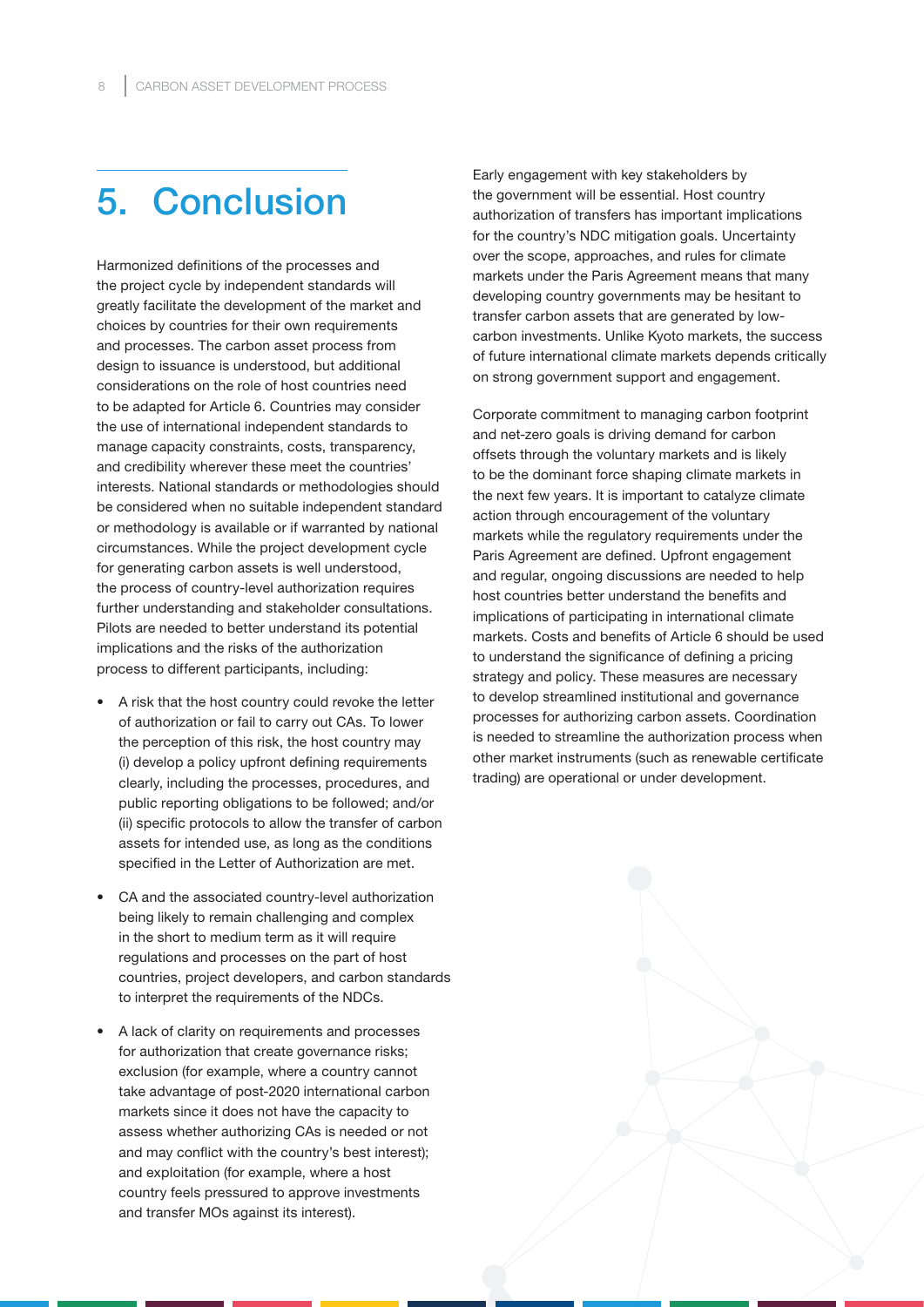### 6. Recommended next steps

Building on this paper's findings and ongoing stakeholder consultations, the Informal Working Group on Carbon Assets could continue to explore the concept of carbon asset "use cases" and their linkages with host country endorsement or authorization. A non-exhaustive list of how use cases can be identified, defined, and categorized is further described below. These concepts may be further explored and refined during the next phase of work.

- Use cases: These may include voluntary corporate commitment (Scope 1, 2, and 3), carbon neutral product, country commitment, domestic and international compliance obligation, etc.
- Claims associated with use cases: Claims may include increase in the host country's NDC ambition, NDC achievement, carbon neutrality, fulfillment of domestic and international compliance obligation, contribution to the Paris Agreement goals, contribution to a host country's NDC, no claims about host country, etc.
- Implications of use cases and claims: Certain use cases may require authorization (and CA commitment) or require an acknowledgement of the activity, while others may not.
- Process: Certain use cases may require host country authorization or endorsement, while certain use cases may not. Further analytical work and consultations are needed to better understand the requirements for authorization or endorsement, and the potential information to be included in a Letter of Authorization or Endorsement (draft in Annex 1).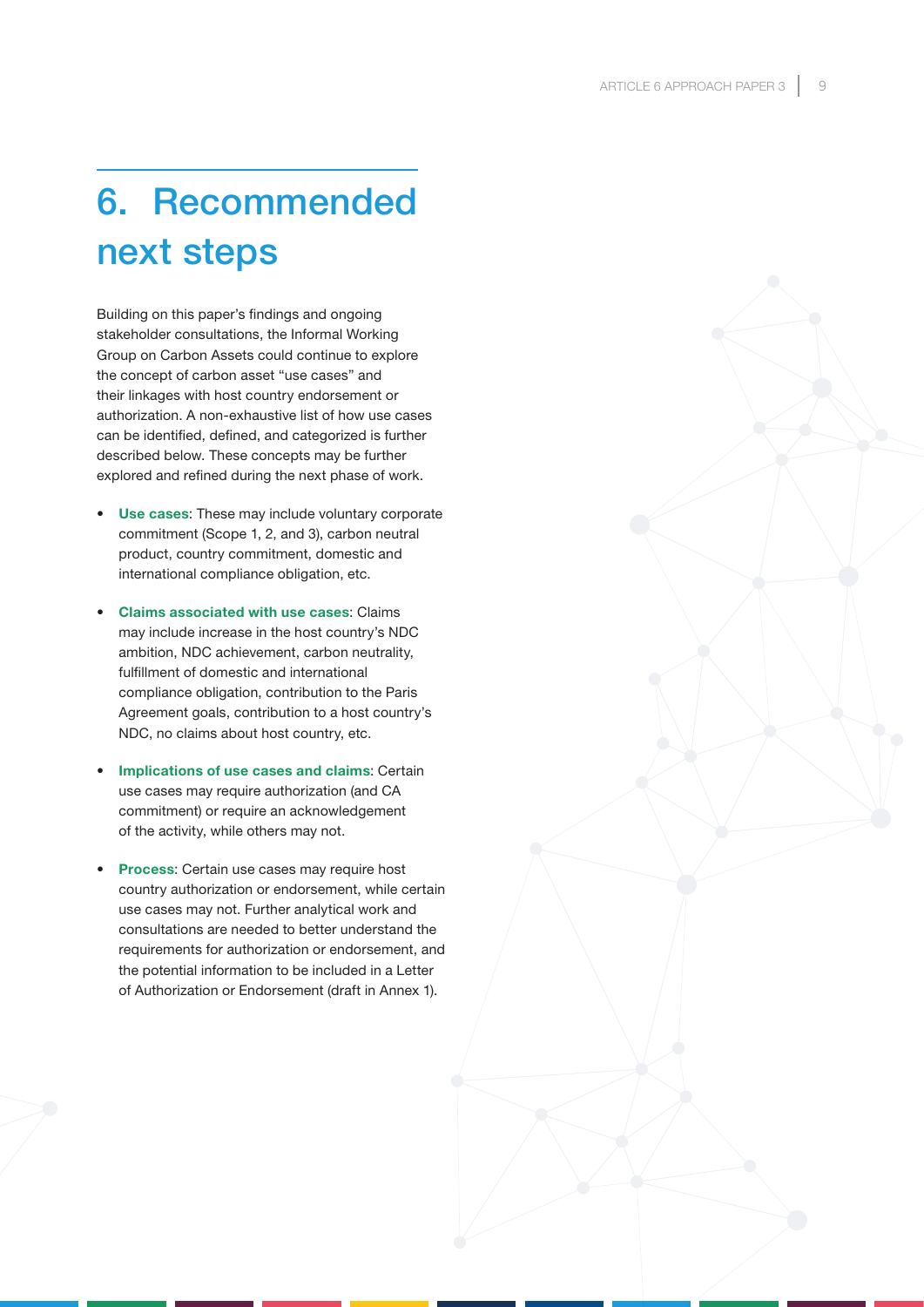### Annex 1: Draft Letter Templates

Draft Letter of Authorization

Ref. *[Date]*

Sub: Letter of Authorization *of Program titled "[Name of Program]"*

Dear [\_\_\_],

On behalf of the Government of [Name of Country], I have the pleasure to inform you that "[Name of Program]" ("Program/Project"), with ID number [ID or serial number of Project], was authorized as a mitigation activity under Article 6.2 of the Paris Agreement on [Date].

The Government of [Name of Country] confirms that:

- (a) [Name of Country] has ratified the Paris Agreement on [Date] and submitted its Nationally Determined Contribution (NDC);
- (b) The Program/Project is inside the scope of [Name of Country]'s NDC;
- (c) The transferred mitigation outcomes (MO) under the Program/Project shall not be used by the Government of [Name of Country] to demonstrate achievement of its own NDC;
- (d) The participation of [Name of Country] in the proposed Program/Project and the associated mitigation activity is voluntary;
- (e) The Program/Project contributes to sustainable development in [Name of Country]; and
- (f) The Government of [Name of Country] shall follow all requirements of the Paris Agreement, including reporting, preventing double counting, and undertaking Corresponding Adjustments, as needed.

The Government of [Name of Country] authorizes the [Project/Program Implementing Entity] to coordinate, manage, and implement the Program/Project as coordinating/managing entity, and to enter into agreements for the transfer of [up to Maximum Volume of Mos of] MOs generated by the Program/Project [during Time Period for generation of MOs]. This authorization shall remain valid until [last date or period of validity].<sup>6</sup>

[The Government of [Name of Country] recognizes that the Internationally Transferred Mitigation Outcomes (ITMOs) from the Program/Project [may/will] be used for meeting [NDC target/for other uses] in [Name of Country using the MO].] [These ITMOs will be issued into [Name of Registry]].<sup>7</sup> Detailed project information is available at [weblink].<sup>8</sup>

Through this letter, the Government of [Name of Country] commits that it shall support transfer and accounting of mitigation outcomes from the Program/Project, in line with the requirements of the Paris Agreement.

Some countries may simply provide authorization for the same duration as the NDC period. This sentence is included to accommodate cases where the authorization period varies depending on the type of Program/Project.

Depending on the Policy Framework, the letter may specify the issuance registry.

<sup>8</sup> Project information may be maintained on a database or website specified by the government or in the registry of the relevant carbon market standard.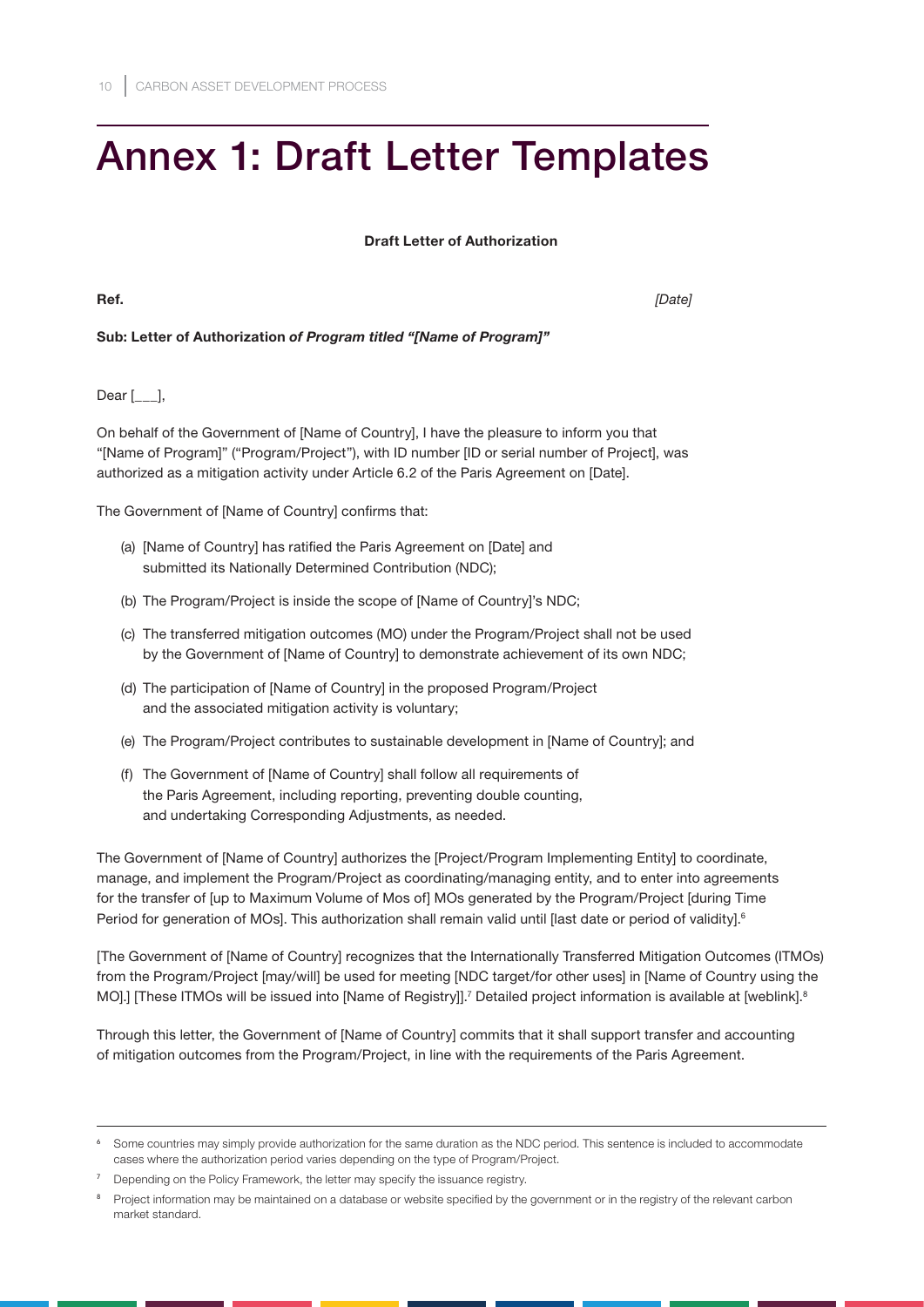#### Draft Letter of Endorsement

*[Date]*

#### To Whom It May Concern

#### Letter of Endorsement *of Program titled "[Name of Program]"*

The [Government of Country] endorses the program titled "[Name of Program]" ("Program/ Project"), with ID number [ID or serial number of Program/Project].

The Government of [Name of Country] confirms that:

- (a) [Name of Country] has ratified the Paris Agreement on [Date] and submitted its Nationally Determined Contribution (NDC);
- (b) The Program/Project is inside the scope of [Name of Country]'s NDC;
- (c) The mitigation outcomes (MOs) under the Program/Project may be used by the Government of [Name of Country] to demonstrate achievement of its own NDC;
- (d) The participation of [Name of Country] in the proposed Program/ Project and the associated mitigation activity is voluntary; and
- (e) The Program/Project contributes to sustainable development in [Name of Country].

The Government of [Name of Country] endorses the [Program/Project Implementing Entity] to coordinate, manage, and implement the Program/Project as coordinating/managing entity. Endorsement does not imply any commitment to undertake Corresponding Adjustment.

The [Program/Project Implementing Entity] is expected to generate [Maximum Volume of MOs] of MOs during [Time Period for generation of MOs]. Detailed Program/Project information is available at [weblink].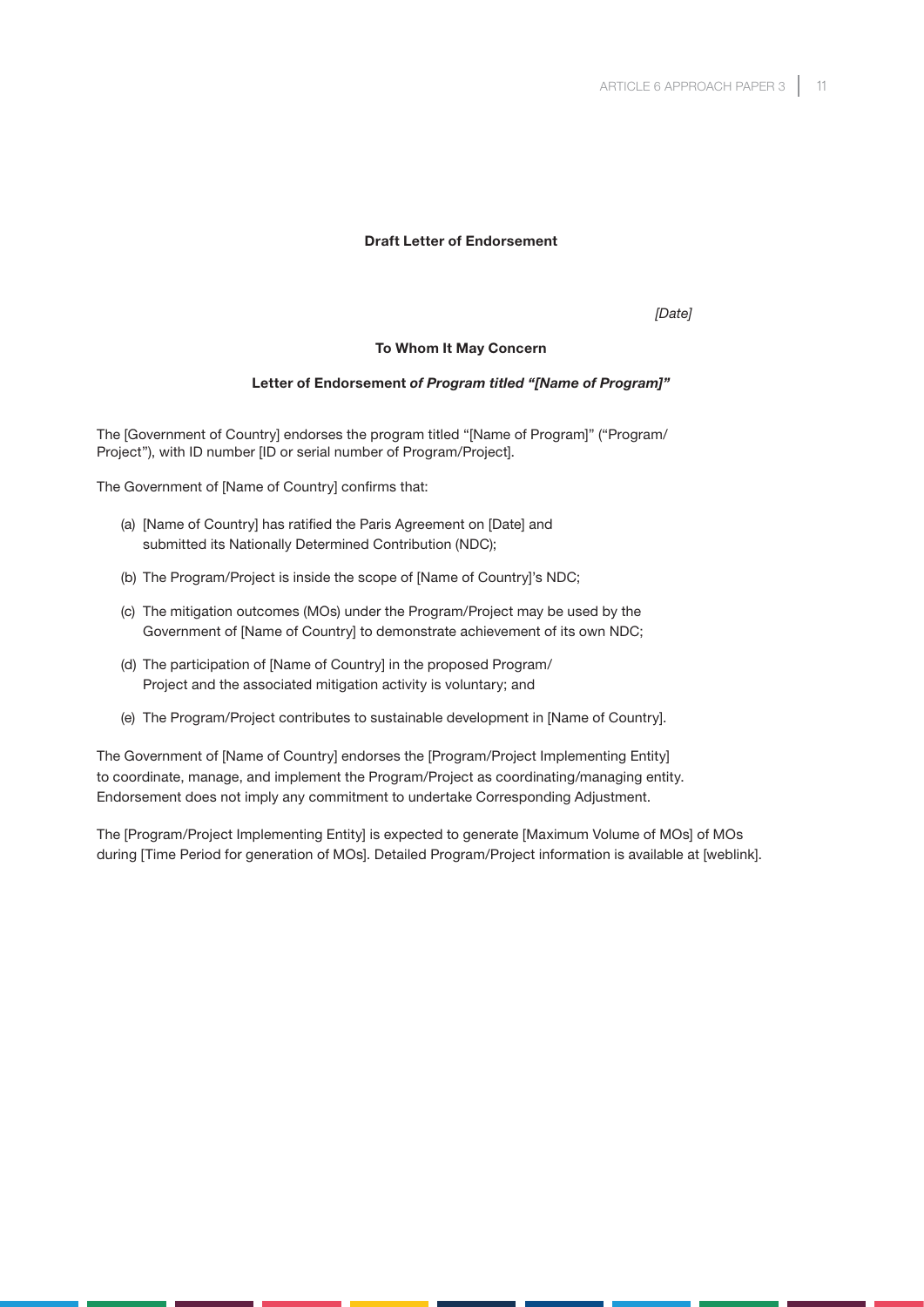### Annex 2: Carbon Asset Development Process and Accountabilities



#### Figure 3. Proposed workflow for carbon asset development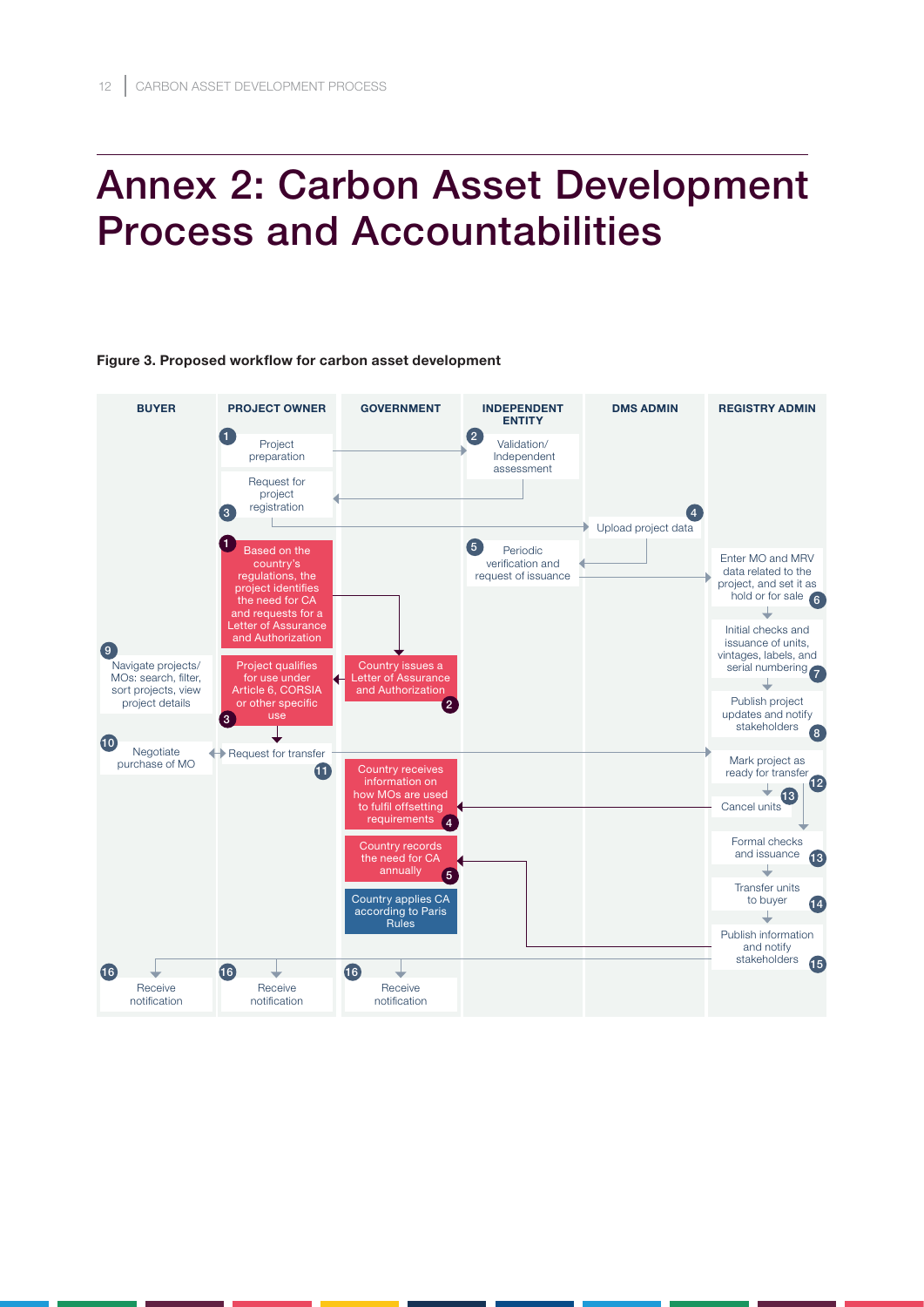

#### Figure 4. Linkage between endorsement and authorization, and the project cycle

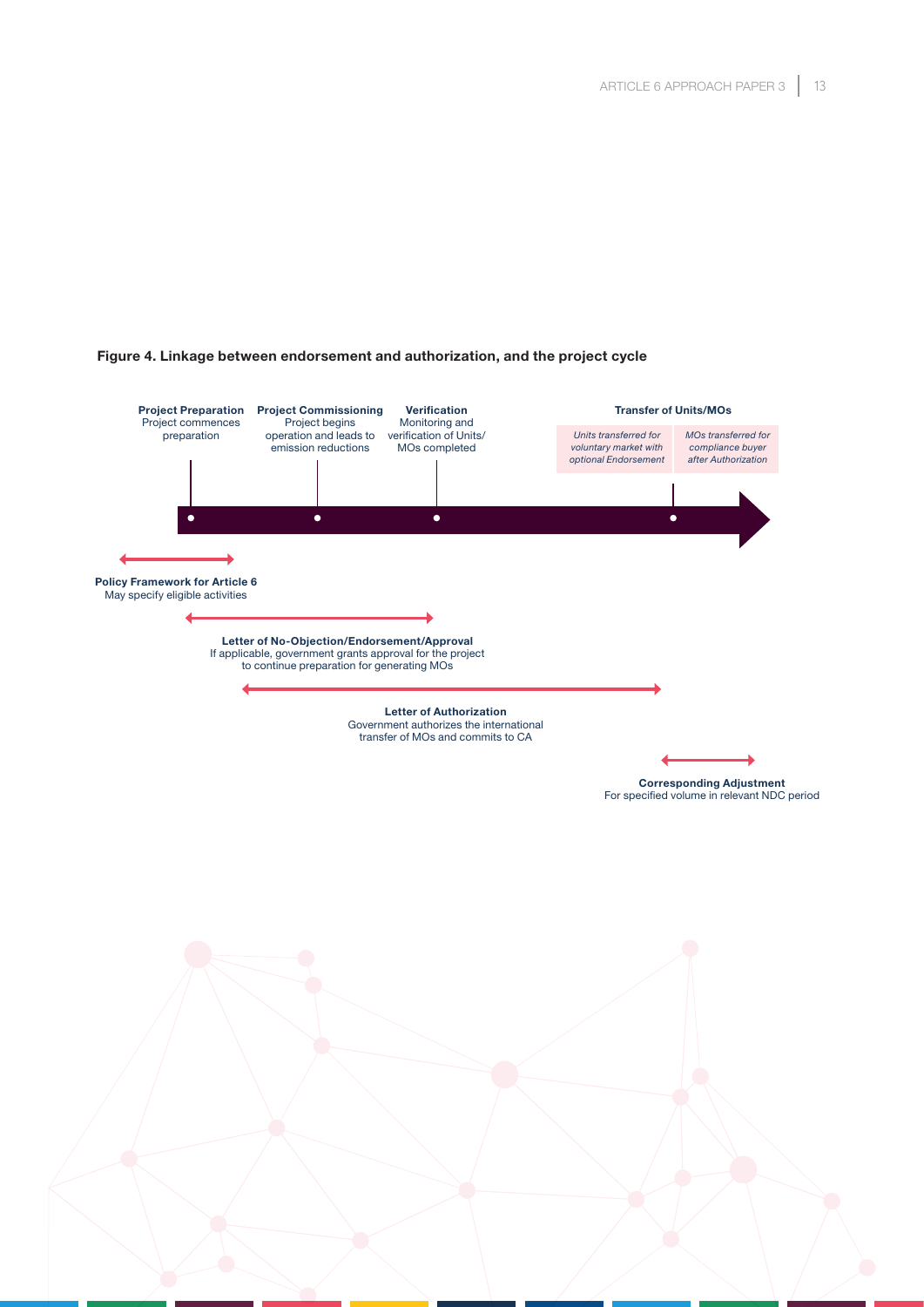### Annex 3: Information and Registry Systems for Tracking and Accounting

The discussions at COP25 suggest that each participating Party shall have, or have access to,<sup>9</sup> a registry for tracking purposes. While negotiations are still ongoing, it is envisioned that the registry (or a designated registry account) is needed at the national level to accommodate the reporting and tracking requirements of the Paris Agreement. The design of national registries is likely to be influenced by existing registries managed by CDMs and independent standards. In addition, there may be a need for national level data management systems for countries to track NDC progress (for example, project tagging to NDCs) and maintain a full repository of their mitigation activities.

Having the right infrastructure is critical for ensuring accountability and environmental integrity of climate markets. Given the decentralized nature of climate markets that are likely to emerge, countries and institutions should build the needed institutional, legal, and operational infrastructure to ensure efficient and transparent recording of carbon assets, thereby building trust and transparency across decentralized climate markets. The following summarizes the information systems that may be needed at the national and the international level to store, track, and transact units at different stages of a carbon asset's life cycle.

#### National level

- Data management sy stem (DMS): A database that records and archives project-level information that does not need to be stored or listed in the register/transaction registry but will be necessary for transparency and accountability. The DMS may include documents related to project design, emission reductions, or removals calculation methodologies and tools; permissions required for project operation; host country issued documents, stakeholder engagement documentation, monitoring reports, validation and verification reports, etc.
- Register/Transaction registry: A register is a database that records unit-level information as required by the market mechanism. This could include the vintage of the carbon unit, the serial number and location of the project for which the carbon unit was issued, the project funder, or verification details. Depending on the host country's choice, ability and the need, a separate DMS may not be needed. A transaction registry<sup>10</sup> is a database that has all the features of a register, plus the capability to transact carbon units between multiple account holders on the transaction registry (internal transfer), and/or the capability to transfer carbon units to another transaction registry (external transfer). The more complex the market mechanism, the more features the transaction registry will require. "Registry" is used in this note as a more general term for register/transaction registry. While the DMS can be implemented offline, it is mandatory to display information related to projects and units online in a registry.

The United Nations Framework Convention on Climate Change Secretariat is expected to implement an international registry for participating Parties that do not have a registry or have access to a registry.

<sup>&</sup>lt;sup>10</sup> The Madrid draft text also identifies the functionalities of the registry as its ability to record MOs with unique identifiers and record actions such as authorization, first transfer, transfer, acquisition, cancellation, use toward NDCs, authorizations for use toward other international mitigation purposes, voluntary cancellation, and to maintain relevant accounts, as necessary.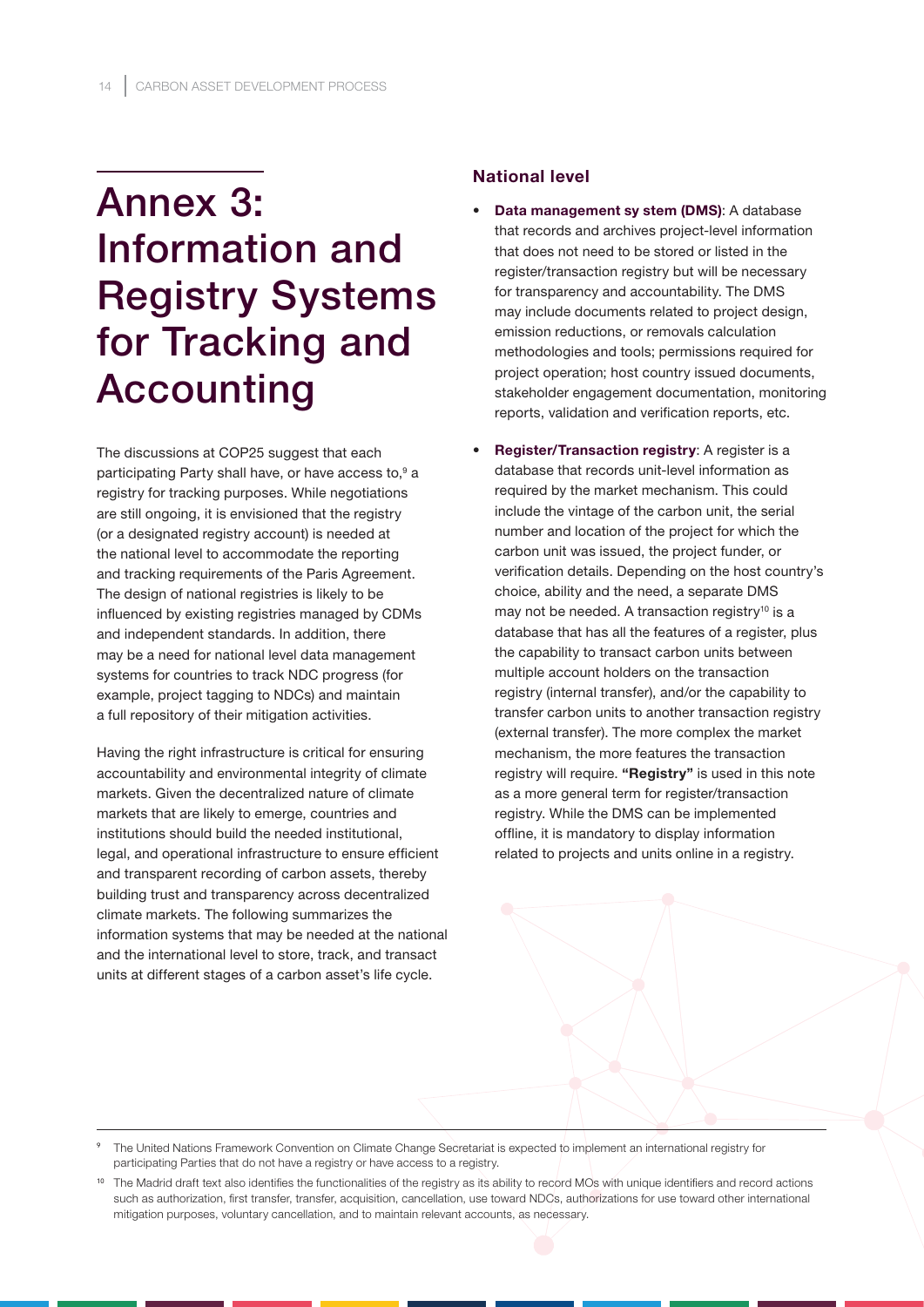#### International level

- Trading platform (for example, Exchange): Registries may have the ability to integrate with trading platforms, such as exchanges, which enable account holders to buy and sell carbon assets in environmental markets. Key benefits of an Exchange include providing a centralized pool of liquidity, electronic clearing and settlement; same-day settlement of products and funds; real-time price transparency; anonymous trading; and a transparent web-based marketplace.
- Connecting registries and other information systems: The draft text and guidance related to the Paris Agreement do not elaborate on how registry systems will be connected so that carbon assets may be tracked across different decentralized market mechanisms. Going forward, international climate markets, such as under CORSIA or Article 6, will likely require different registry systems to communicate with one another for compliance purposes including robust tracking and the avoidance of double counting. Linking these systems to reduce fragmentation and systems integration – through initiatives like the World Bank's Climate Warehouse – can facilitate an inclusive platform to track carbon assets and avoid double counting.

### Annex 4: Policy Framework for Article 6.2

Article 6.2 of the Paris Agreement is expected to support a bottom-up approach to markets that requires considerably higher levels of engagement and oversight from host countries. Specifically, the decisions on how to quantify, monitor, verify, authorize, and report emission reductions under Article 6.2 are largely up to the participating countries, provided they are consistent with the guidance adopted by the Conference of the Parties at the meeting of the Parties to the Paris Agreement. Countries that host cooperative activities will need robust policy and regulations along with strong institutional arrangements and procedures.

The Policy Framework has been drafted for a Party to declare its preferred approach toward implementing a Cooperative Approach under Article 6.2. The Policy Framework is intended to provide the minimum legal foundation required to give Parties (including private sector entities) the necessary certainty regarding their rights and obligations as participants to the Cooperative Approach, including the ability to enforce cross-border contractual arrangements. The Policy Framework is intended to facilitate negotiations and subsequent agreement between two or more Parties, and the Policy Framework does not in itself create an effective and binding Cooperative Approach between Parties.

The main body of the Policy Framework is accompanied by several Schedules to the Policy Framework, which play an integral role in setting out the specific requirements. These Schedules are intended to contain the detailed and technical information related to, among others, environmental integrity, sustainability requirements, approved sectors and activities, and approved standards and methodologies, for the purposes of implementing a Cooperative Approach. These may be as specific (for example, the methodology that MO activities must use) or as broad (for example, eligible methodologies of international standards including the CDM, Gold Standard, or Verra) as a country deems fit. Recognizing the potential multiplicity in requirements and options, the Climate Market Club will consultatively develop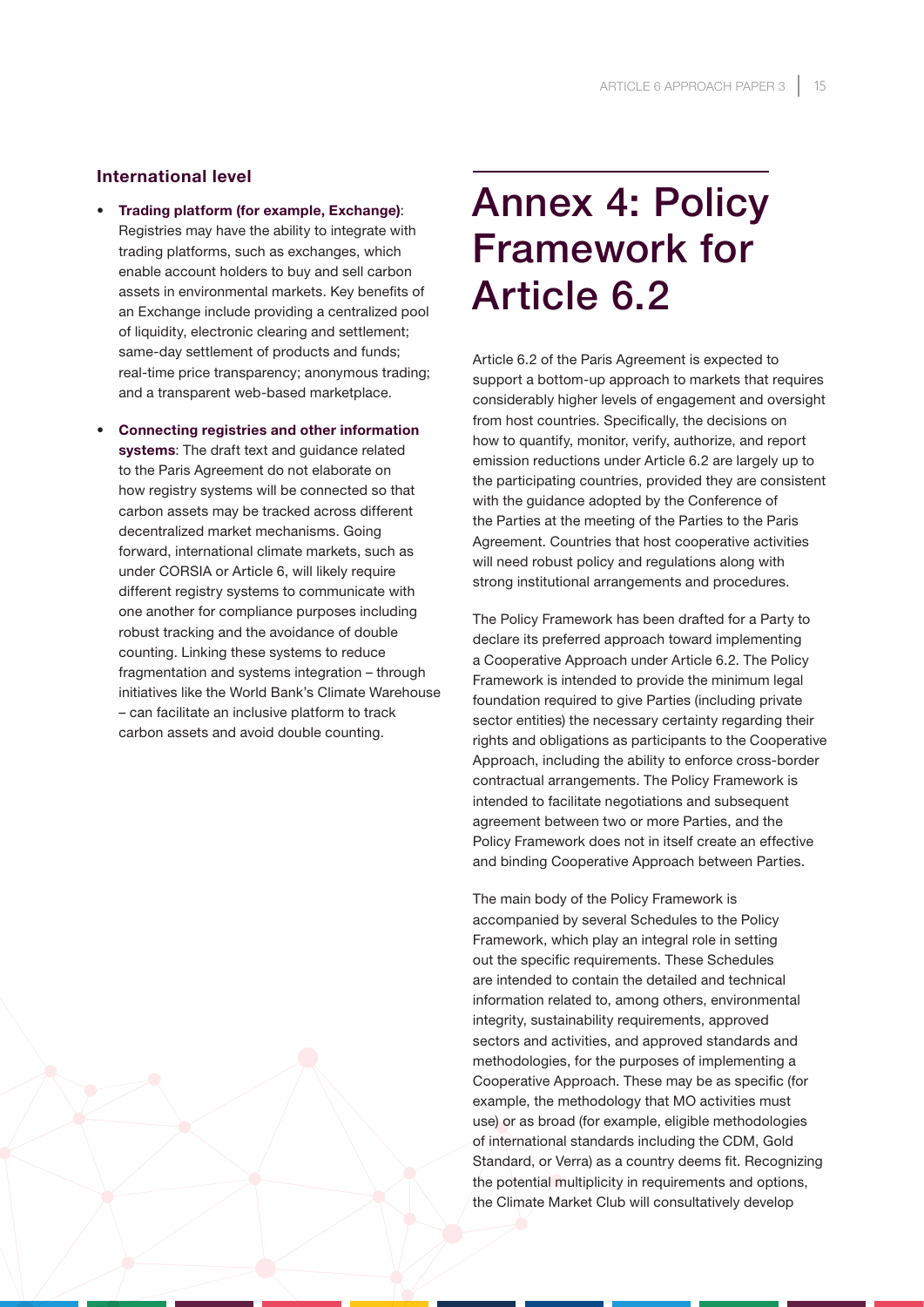Approach Papers to provide a starting point for countries to define requirements through Schedules that meet their national circumstances and climate strategies. The development of Schedules will also benefit from inputs from various technical experts and consultations in platforms such as the Climate Market Club, alongside the final Article 6.2 Guidance.

A summary of the contents of each of the schedules defined in the Policy Framework is provided below.

Schedule 1 – Definitions: This schedule outlines definitions for terms used in the Policy Framework to ensure a consistent understanding.

Schedule 2 – Environmental integrity requirements:

Ensuring environmental integrity is recognized as an important goal under Article 6 of the Paris Agreement. The principle of environmental integrity is intended to ensure that transfers of emission reductions or MOs do not lead to an increase in global GHG emissions. The Approach Paper on Environmental Integrity being developed through the Climate Market Club suggests that ensuring environmental integrity requires assessment of two aspects: 1) stringency of NDC compared to "business as usual" conditions; and 2) unit quality, i.e. whether the volume of transferred MOs generated from a mitigation activity is accurately calculated by setting a stringent or conservative baseline. Through this schedule, the country will describe how it will ensure that the MOs it generates and transfers have environmental integrity.

#### Schedule 3 – Sustainable development criteria:

This schedule is intended to demonstrate the linkage between activities generating MOs and sustainable development. The 17 Sustainable Development Goals of the United Nations could form a starting point for this schedule.

Schedule 4 – Eligible MO activities: Through this schedule, the country may define conditions, technologies, or sectors that would be eligible for generating MOs. Clarity on eligibility could incentivize investment in activities that could generate additional revenues through the sale of MOs. Countries may choose to define eligibility in various ways, for example, through a "positive list" of eligible sectors or technologies; a list of criteria that would be used to establish eligibility; and/or a process for review and assessment of eligibility of an activity.

Schedule 5 – Eligible methodologies: Through this schedule, the country will outline the eligible methodologies that Activity Participants may use for estimating MOs of an eligible activity. For example, countries may pre-approve relevant, internationally peer-reviewed standards and their methodologies, such as the CDM, Verra, and Gold Standard. Countries may also establish a mechanism for developing new methodologies.

Schedule 6 – MO development process: This schedule is intended to outline the steps in the development of an MO. This would provide clarity to an Activity Participant on the processes to be followed, and the stage at which approval and/ or authorization could be sought from the relevant government ministry or agency. The Approach Paper on the Carbon Asset Development Cycle prepared through the Climate Market Club could serve as a starting point for this schedule.

Schedule 7 – Validation and MRV: The country would outline the validation or independent assessment process, whereby an accredited/ eligible third party entity ensures that the Activity Participant has correctly applied and followed the methodology to estimate MOs. The country would also outline the MRV process to be followed by eligible activities to generate MOs. For example, the country could adopt the MRV process prescribed under the approved methodologies. Alternatively, the government may require a different MRV process or outline required/permissible modifications to the process to ensure robustness and conservatism.

#### Schedule 8 – Requirements for Activity

Participant: Activity Participants may include, governmental agencies, relevant ministries, public sector undertakings, legally and validly established corporate entities, unincorporated associations, bodies corporate, trust bodies, [multilateral organizations and international financial institutions] etc., but will not include individuals. This schedule is intended to define which entities can be Activity Participants and how they could potentially engage in the generation, transfer, and/or use of MOs (whether as a buyer or a seller) within the jurisdiction of the country.

Schedule 9 – Issuance: In this schedule, the country would outline the process for issuance of an MO, i.e. reviewing and confirming that a MO activity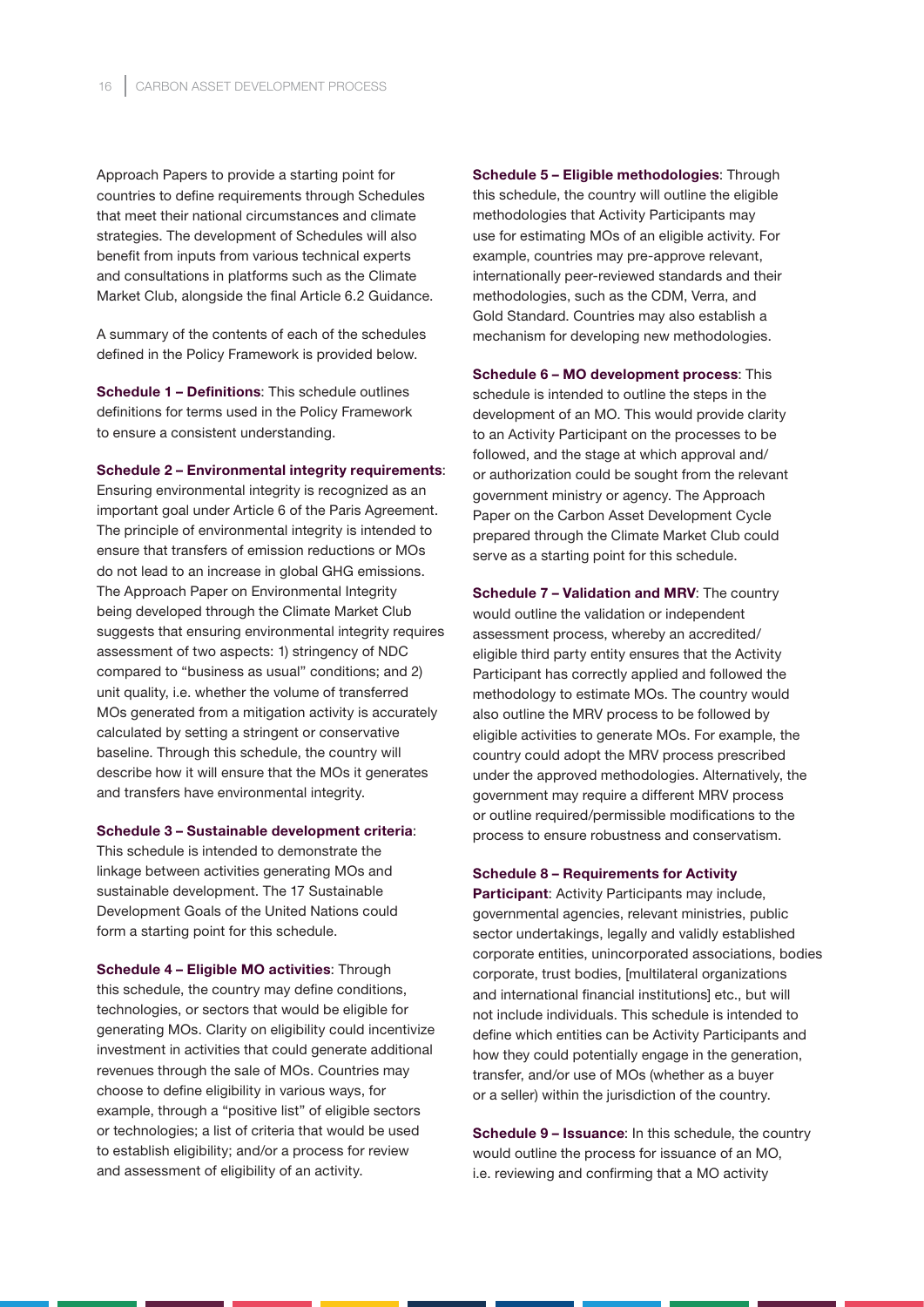has complied with the requirements of the Policy Framework and authorizing it for international transfer.

#### Schedule 10 – Eligibility criteria and/or approval/ accreditation process for independent

entities: This schedule would formulate criteria for entities to be eligible to carry out independent assessment or validation. The country may preapprove accredited bodies under an existing standard, or define a process for the selection and accreditation of independent entities.

#### Schedule 11 – Authorization requirements:

The documents or submissions to be made by an eligible Activity Participant to seek authorization from the country for international transfer of MOs would be outlined. This may include the Letter of Authorization or Endorsement templates developed through the Climate Market Club, which outlines the commitments to be made by the country as part of authorization and/or endorsement of an activity.

Schedule 12 – Prerequisites for MOs: The country may outline criteria to be met by MOs to be transferable; e.g. eligible metrics, conversion factors if applicable, the years in which MOs may be generated or eligible vintages for transfer, etc.

Schedule 13 – Registry procedures: A country would need to operate or have access to registry infrastructure in order to facilitate tracking and recording of MOs to avoid double counting. This schedule would outline the registry that would be used and the process for registration, authorization, transfer, and reconciliation through this system.

Schedule 14 – Reporting procedures: Based on the guidance related to Article 6.2 that emerges from the international negotiations, the country will outline how it will follow and meet these reporting requirements.

#### Schedule 15 – Functions of the DNA and relevant

ministry: This schedule would outline the institutional processes, and the roles and responsibilities of relevant ministries, designated agencies, committees or relevant bodies that would be responsible for facilitating and regulating participation in markets. The Approach Paper on Country Processes and Institutional Frameworks developed through the Climate Market Club outlines the full set of functions that need to be performed at the country level.

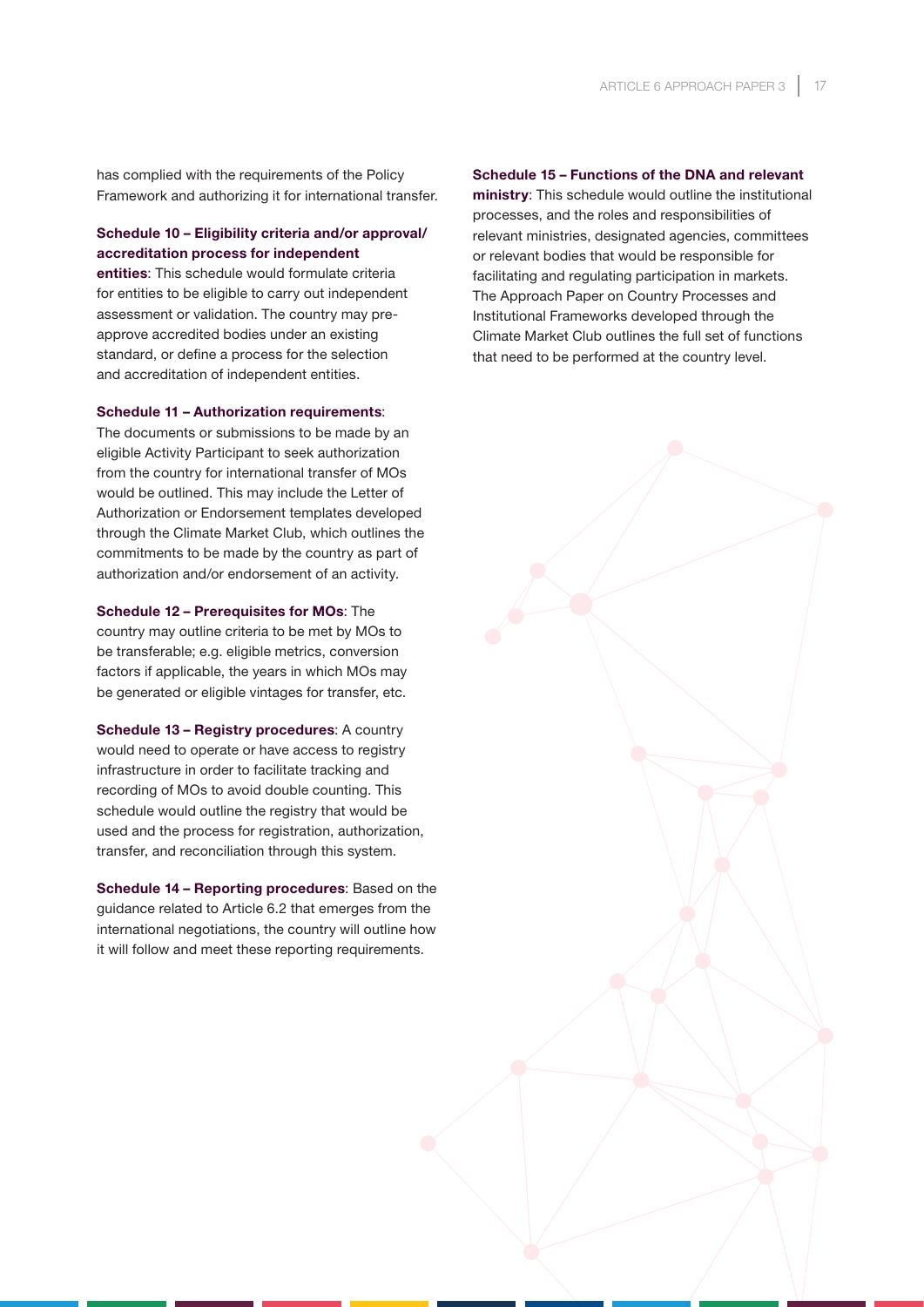18 | CARBON ASSET DEVELOPMENT PROCESS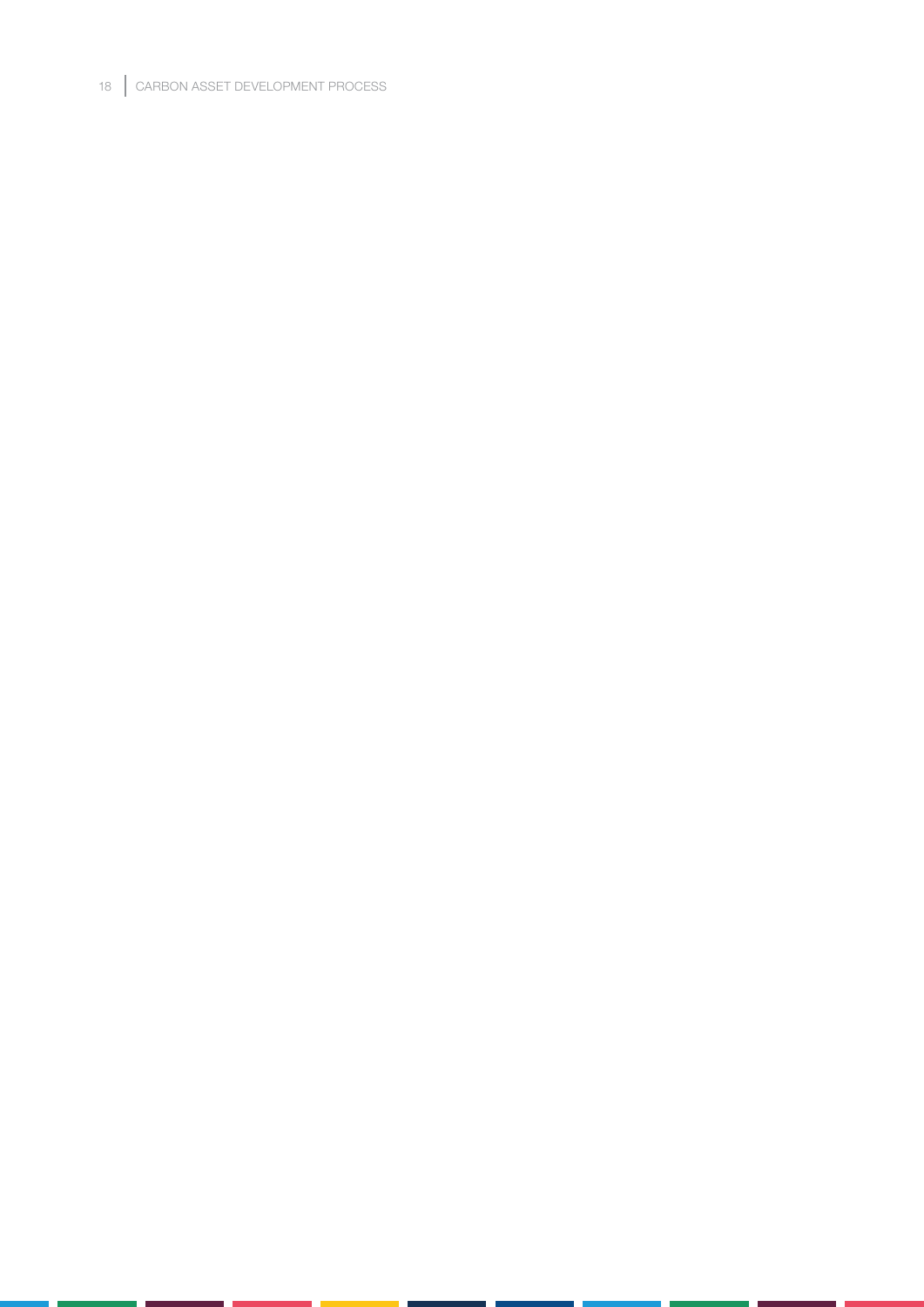